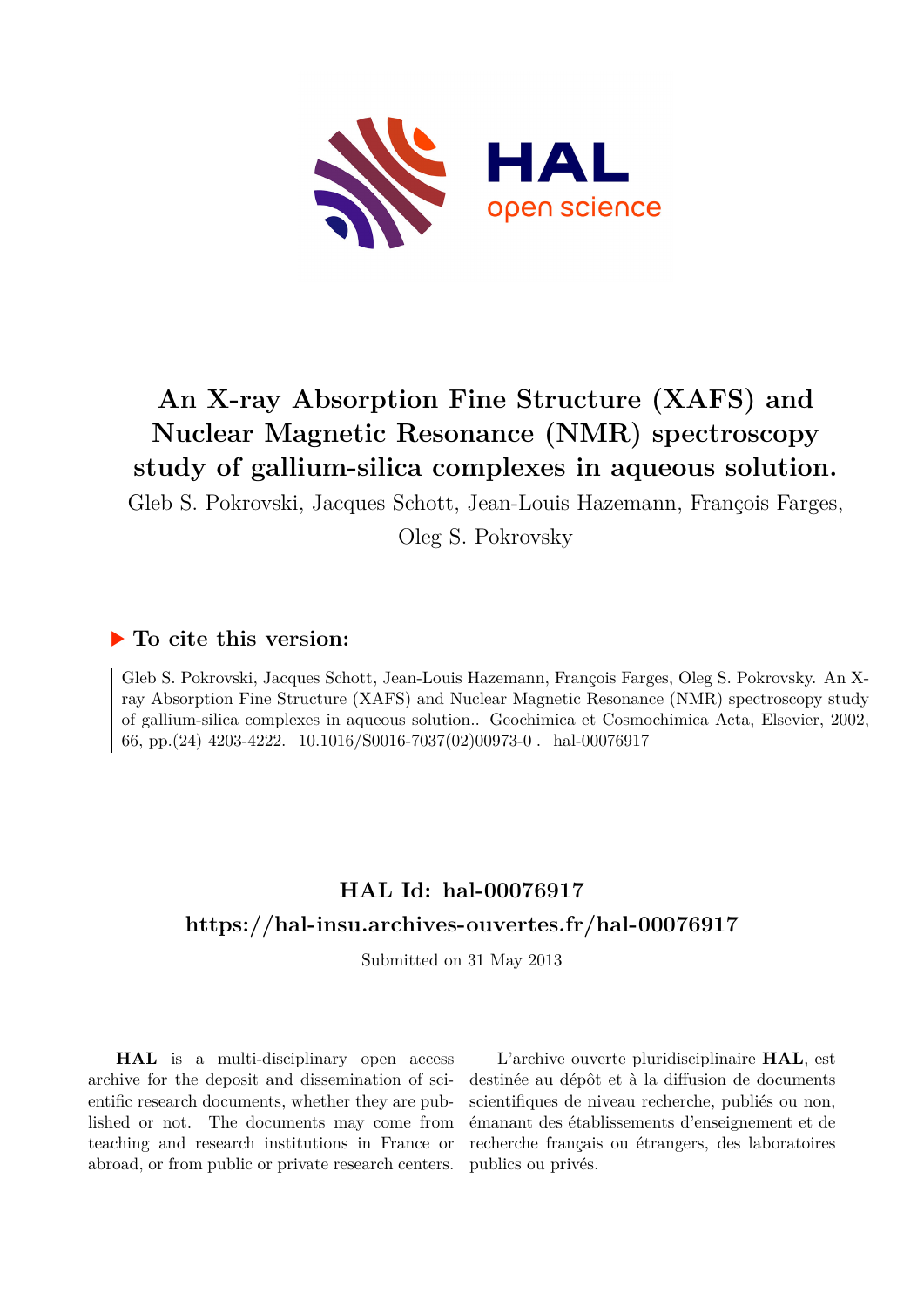

**PII S0016-7037(02)00973-0**

# **An X-ray absorption fine structure and nuclear magnetic resonance spectroscopy study of gallium–silica complexes in aqueous solution**

GLEB S. POKROVSKI,<sup>1,\*</sup> JACQUES SCHOTT,<sup>2</sup> JEAN-LOUIS HAZEMANN,<sup>3</sup> FRANÇOIS FARGES,<sup>4</sup> and Oleg S. POKROVSKY<sup>2</sup>

<sup>1</sup>Institut des Sciences de la Terre d'Orléans (ISTO), CNRS (UMR 6113), 1A rue de la Férollerie, 45071 Orléans cedex 2, France

<sup>2</sup>Géochimie, Transferts et Mécanismes, CNRS (UMR 5563)-OMP-Université Paul-Sabatier, 38 rue des Trente-Six Ponts, 31400 Toulouse, France <sup>3</sup>LGIT and Laboratoire de Cristallographie, CNRS, B.P. 166, 38042 Grenoble, France

<sup>4</sup>Laboratoire des Géomatériaux, Université de Marne la Vallée, 77454 Marne la Vallée cedex 2, France, and Stanford University Environmental Sciences, USA

(*Received October* 17, 2001; *accepted in revised form April* 22, 2002)

**Abstract**—The influence of aqueous silica on gallium(III) hydrolysis in dilute  $(2 \times 10^{-4} \le m_{Ga} \le 5 \times 10^{-3})$ and moderately concentrated ( $0.02 \le m_{Ga} \le 0.3$ ) aqueous solutions was studied at ambient temperature, using high resolution X-ray absorption fine structure (XAFS) and nuclear magnetic resonance (NMR) spectroscopies, respectively. Results show that, in Si-free acidic solutions ( $pH < 3$ ), Ga is hexa-coordinated with oxygens of H2O molecules and/or OH groups in the first coordination sphere of the metal. With increasing pH, these hydroxyl groups are progressively replaced by bridging oxygens (–O–), and polymerized Ga–hydroxide complexes form via Ga–O–Ga chemical bonds. In the 2.5–3.5 pH range, both XAFS and NMR spectra are consistent with the dominant presence of the  $Ga_{13}$  Keggin polycation, which has the same local structure as A1<sub>13</sub>. Under basic pH (pH  $> 8$ ), Ga exhibits a tetrahedral coordination, corresponding to Ga(OH)<sub>4</sub><sup>-</sup> species, in agreement with previous NMR and potentiometric studies. Major changes in Ga hydrolysis have been detected in the presence of aqueous silica. Ga is tetra-coordinated, both in basic and acid (i.e., at  $pH > 2.7$ ) Si-bearing solutions ( $0.01 \le m_{\text{Si}} \le 0.2$ ), and forms stable gallium–silicate complexes. In these species, Ga binds via bridging oxygen to 2  $\pm$  1 silicons, with an average Ga–Si distance of 3.16  $\pm$  0.05 Å, and to 2  $\pm$ 1 silicons, with an average Ga–Si distance of 3.39  $\pm$  0.03 Å. These two sets of Ga–Si distances imply the formation of two types of Ga–silicate aqueous complex, cyclic Ga– $Si_{2-3}$  species (formed by the substitution of Si in its tri-, tetra- or hexa-cyclic polymers by Ga atoms), and chainlike  $GaSi_{2-4}$  species (similar to those found for A1), respectively. The increase in the number of Si neighbors (a measure of the complex concentration and stability), in alkaline media, with increasing  $SiO<sub>2</sub>(aq)$  content and decreasing pH is similar to that for A1–Si complexes found in neutral to basic solutions. At very acid pH and moderate silica concentrations, the presence of another type of Ga–Si complex, in which Ga remains hexa-coordinated and binds to the silicon tetrahedra via the  $GaO<sub>6</sub>$  octahedron corners, has also been detected. These species are  $\frac{1}{2}$  similar to those found for  $Al^{3+}$  in acid solutions. Thus, as for aluminum, silicic acid greatly hampers Ga hydrolysis and enhances Ga mobility in natural waters via the formation of gallium–silicate complexes. *Copyright © 2002 Elsevier Science Ltd*

# **1. INTRODUCTION**

Although silicic acid,  $Si(OH)_4$ , is a major component of natural waters, relatively little attention has been dedicated until recently to its interactions in solution with metals, including aluminum and iron(III). These metals play an important role in a variety of environmental and industrial processes, such as chemical weathering, soil formation or water treatment for purification and consumer use. There is ample evidence that aqueous aluminum/iron(III)–silicate complexes can enhance Al and Fe mobility in aquatic systems. As such, they can exert a significant structural and thermodynamic control on the hydrolysis and condensation reactions of these metals and, thus, on the precipitation of oxides and clay minerals (e.g., [Olson and](#page-19-0) [O'Melia, 1973; Schwertmann and Thalmann, 1976; Farmer et](#page-19-0) [al., 1977, 1979; Winters and Buckley, 1986; Decarreau et al.,](#page-19-0) [1987; Birchall et al., 1989; Vempati and Loeppert, 1989;](#page-19-0) [Browne and Driscoll, 1992; Exley and Birchall, 1992, 1993; Xu](#page-19-0) [and Harsh, 1993; Konhauser and Ferris, 1996; Mayer and](#page-19-0)

[Jarrell, 1996; Doelsch et al., 2000\).](#page-19-0) During the last years, different techniques including solubility measurements, potentiometric titrations and spectroscopic analyses were combined to establish the nature, structure and stability of the aqueous complexes formed between Al or Fe and silicic acid [\(Farmer](#page-19-0) [and Lumsdon, 1994; Pokrovski et al., 1996, 1998, 2001; Salvi](#page-19-0) [et al., 1998; Gout et al., 1999, 2000; Doelsch et al., 2000\)](#page-19-0). The aim of the present work is to combine <sup>71</sup>Ga NMR and Ga K-edge XAFS measurements to characterize the local environment around Ga in dilute aqueous solutions with various Si/Ga ratio values and over a wide range of pH.

Because both Ga and Al are located in the third column of the Pediodic Table, they exhibit many similar chemical properties, and often close geochemical behavior. The general features of Ga and Al hydrolysis and polymerization in aqueous solution are also similar ([Baes and Mesmer, 1976\).](#page-18-0) With increasing pH, both metals hydrolyze with progressive formation of (Al,Ga)OH<sub>1-3</sub> monomeric species (Bénézeth et al., 1997; [Diakonov et al., 1997\)](#page-18-0) , and polymeric polycations at slighly acid pH leading to the precipitation of Al and Ga oxy-hydroxides. At neutral and basic pH, these phases easily dissolve by forming  $\text{Al}(\text{OH})_4^-$  and  $\text{Ga}(\text{OH})_4^-$  species, respectively. Struc-

<sup>\*</sup> Author to whom correspondence should be addressed (gleb@cnrsorleans.fr).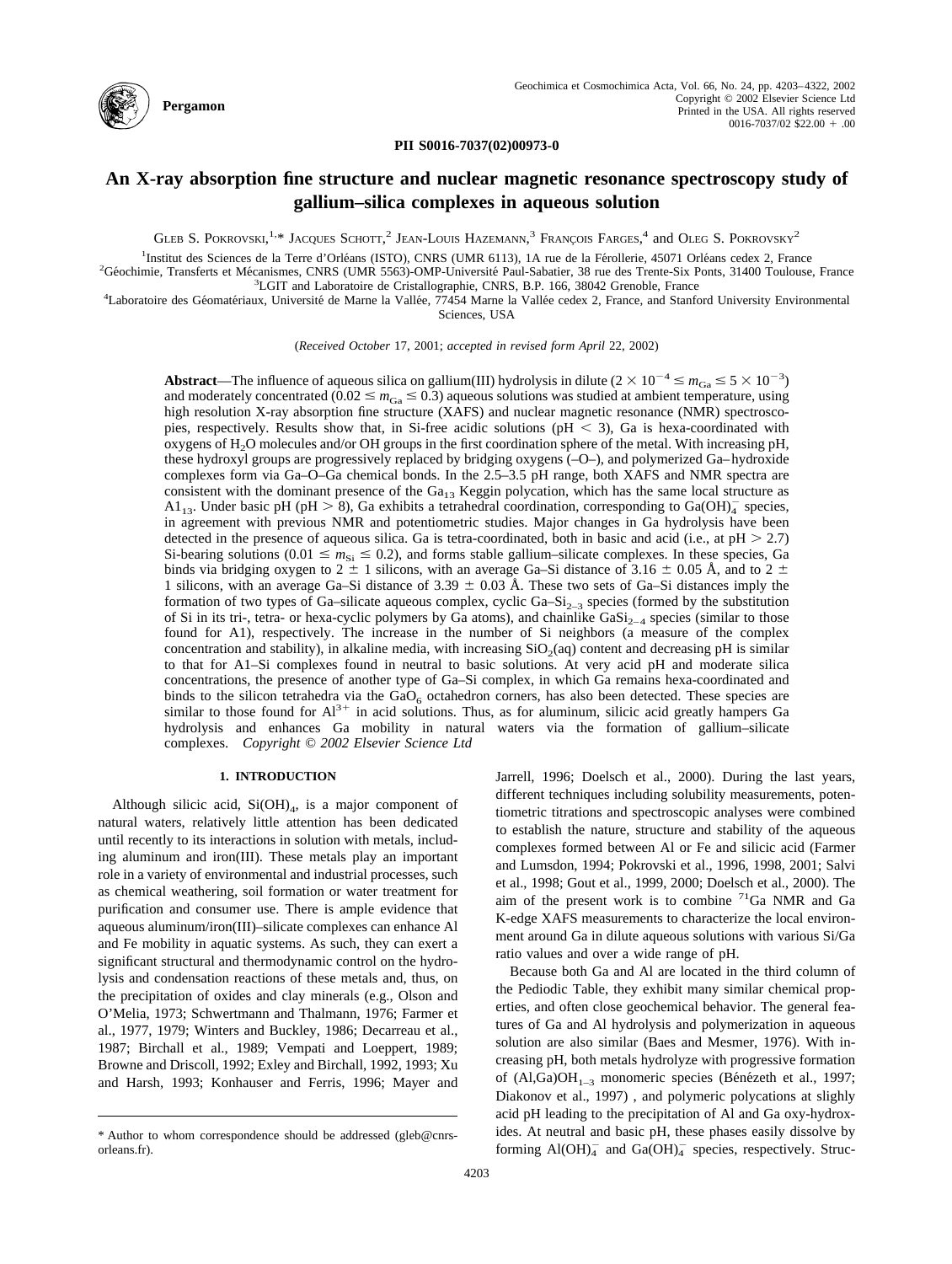tural aspects of Ga hydrolysis, especially in the presence of aqueous silica, are however poorly known. Knowledge of Ga and Al coordination and local atomic environment in their hydroxide and silicate complexes is necessary for understanding the mobility of these metals, the formation of their minerals, and the role of aqueous silica in these processes.

In many studies dealing with the aqueous speciation of aluminum and gallium, nuclear magnetic resonance (NMR) was the chosen spectroscopic method due to its sensitivity to changes in the coordination of these elements, and it has provided clear evidence for the formation of polymeric species in which Al or Ga are both tetra-, and hexa-coordinated (e.g., [Akitt et al., 1972; Akitt and Elders, 1988; Thomas et al., 1993;](#page-18-0) Faust et al., 1995; Öhman and Edlund, 1996; and references therein). However, because both metals exhibit broad NMR resonances in aqueous solution, the assignment of the octahedral signal provided by their monomeric and polymeric complexes is uncertain. X-ray absorption fine structure (XAFS) spectroscopy is the only direct in situ method which can provide quantitative information at the atomic scale about the local structural environment of metals in any system, including their aqueous complexes (ligand's identity and number, and interatomic distances). Although XAFS spectroscopy of Al (atomic weight 27) is at present limited to high concentrations  $(0.1)$ m), gallium (atomic weight 70) can be studied by XAFS spectroscopy at concentrations as low as  $10^{-5}$ – $10^{-4}$  m using the third generation synchrotron sources. Although such concentrations are higher than those usually encountered for Ga in natural waters, they are low enough to significantly slow down Ga polymerization and precipitation, and to allow the accurate characterization of Ga–Si interactions (complexation) which can be easily masked by Ga–Ga condensation and solid phase precipitation at higher concentrations. Therefore, XAFS results obtained for Ga–Si interactions can be used for understanding the behavior of this trace element in natural waters. Such data are also believed to produce useful analogies for better understanding Al–Si complexation, based on the similar chemical behavior of Al and Ga. The combination of the  ${}^{71}Ga$  NMR and Ga *K*-edge XAFS spectroscopic measurements presented in this study provides new insights into the structure of the aqueous species that form during gallium hydrolysis in the presence of silicic acid.

# **2. MATERIALS AND METHODS**

#### **2.1. Sample Preparation**

Ga-bearing aqueous solutions for XAFS and NMR experiments were prepared by dissolving weighted amounts of hydrated gallium nitrate  $(Ga(NO<sub>3</sub>)<sub>3</sub> \cdot 9H<sub>2</sub>O, 99.99\%,$  Aldrich Chemicals) in doubly deionized water (MilliQ system). The water content of the initial salt was checked by analyzing solutions by flame atomic absorption and was found to be close to the theoretical value within 2 wt. %. The pH of the solutions was adjusted by adding 1M nitric acid  $(HNO<sub>3</sub>)$  or 1M tetramethylammonium hydroxide ((CH<sub>3</sub>)<sub>4</sub>NOH) Titrisol solutions, and measured before and after experiment with a combination pH glass electrode (SCHOTT-H61) calibrated on the activity scale using the NIST tartrate, phthalate, phosphate, and borate buffers (pH<sub>20</sub>  $\degree$ c = 1.69, 4.00, 6.87, and 9.21, respectively) and 0.1 m HCl and 0.01 m NaOH solutions  $(pH_{20}$  °C = 1.11 and 12.12, respectively). Silicic acid (H<sub>4</sub>SiO<sub>4</sub>) was introduced in the Ga-bearing solutions as weighted amounts of a 0.67 m Si solution, prepared by equilibration of amorphous silica powder  $(SiO<sub>2</sub> \cdot 2.2 H<sub>2</sub>O)$  at ambient temperature in a 0.5 m tetramethylammonium hydroxide solution. Tetramethylammonium and nitrate were cho-

sen in this study as the major cation and anion, respectively, because of their very low complexing affinity for metals in aqueous solution ([Baes](#page-18-0) [and Mesmer, 1976; Wesolowski et al., 1995\)](#page-18-0) even in comparison to other commonly used background ions  $(Na^+, K^+, Cl^-)$ . The influence of  $NO_3^-$  and  $(CH_3)_4N^+$  on Ga hydrolysis and Ga–Si complexing in solution can thus be neglected when analyzing XAFS and NMR spectra. To avoid possible polymerization and/or precipitation during sample preparation, solutions were vigorously stirred using a magnetic stirrer, and then immediately filtered through a  $0.2$ - $\mu$ m Millipore filter. Measurements were performed within 1 to 2 hours after solution preparation. Ga and Si concentrations in the experimental solutions used for XAFS experiments ranged from 0.0002 to 0.005 m and 0.01 to 0.10 m, respectively. For NMR measurements, more concentrated solutions containing 0.02 to 0.3 m Ga and 0.05 to 0.2 m Si were used. The pH of the solutions in both types of experiments ranged from 1 to 11, which correspond to H/Ga and OH/Ga hydrolysis ratios from 100 to 0 and 0 to 4.5, respectively, depending on Ga concentration. Monomeric silica, total Si and total Ga concentrations were determined using the molybdate blue colorimetric method [\(Koroleff, 1976\)](#page-19-0), ICP–MS (inductively coupled plasma mass spectrometry) (see details in [Pok](#page-19-0)[rovski and Schott, 1998\),](#page-19-0) and flame atomic absorption spectroscopy (see Bénézeth et al., 1997). Analyses performed on solutions before and after XAFS and NMR spectra acquisitions showed no changes in Si and Ga concentrations in the limit of the analytical uncertainties  $(\pm 5\%$  of total concentration). Silicic acid remained essentially monomeric (>90% of total Si) in the alkaline solution after experiments. In acid solutions, silica polymerization occurred rapidly (within several min.), and more than 50% of total Si was found to be polymerized after measurements in the solutions with high aqueous silica concentrations. In some solutions with the highest Si concentration (0.1 m) at nearneutral pH, a silica gel was observed after measurements, depending on pH and time of measurement. However, the structural environment of Ga derived from the XAFS spectra was found to be only slightly sensitive to silica polymerization (see below). No significant pH changes  $(\pm 0.1-0.2 \text{ pH unit})$  were recorded after experiments for most solutions. Although the majority of solutions at pH higher than 3 were significantly supersaturated with respect to Ga oxy-hydroxides ( $\alpha$ -GaOOH,  $Ga(OH)_3$ ), the constancy of Ga and Si concentrations and pH, measured before and after experiments on solutions filtered through  $0.2$ - $\mu$ m membrane filters, indicates that no precipitation of Ga phases occured during measurements. The presence of nanoparticles of these and other solid phases, which could have passed through the  $0.2$ - $\mu$ m filter, can also be excluded. Such particles would have inevitably introduced fluctuations of Ga concentration on the beam passage through the aqueous sample, so that the resulting X-ray absorption spectrum would have exhibited significant irregularities and much higher noise than that for a homogeneous solution. As it can be seen below, XAFS scans recorded in this study for all solutions (except for 0.0002 m Ga,  $pH = 5$ ; see Sect. 4.2.1), were similar for each given sample and without suspicious noise and flaws, thus demonstrating that no solid phase formation occured in the experimental solutions.

## **2.2. NMR Spectra Acquisition**

NMR experiments were performed using a Bruker AH 300 WB spectrometer, equipped with a 10-mm multinuclear probehead. To perform quantitative measurements, 3 mL of solution were placed in a 10-mm inner-diameter glass tube. A 3-mm glass tube filled with  $D_2O$ and inserted in the 10-mm tube was used as field-frequency lock.  ${}^{71}\text{Ga}$ one-pulse experiments were performed at 91.49 MHz with a  $\pi/4$  pulse duration of 5  $\mu$ s and a recycle time of 1 s. Between 10<sup>3</sup> and 2  $\times$  10<sup>5</sup> acquisitions were performed depending on aqueous Ga concentration and the intensity of the signal. A line broadening of 35–50 Hz was applied, and the spectra were referenced to a 0.5 M aqueous solution of  $Ga(NO<sub>3</sub>)<sub>3</sub>$  ([Ga(H<sub>2</sub>O)<sub>6</sub>]<sup>3+</sup>). The concentration of the Ga<sub>13</sub> polycation and <sup>[6]</sup>Ga hydroxide complexes in acid silica-free solutions was determined by filling the 10-mm insert tube with a 0.026 M  $Ga(OH)<sub>4</sub>$ solution containing  $D_2O$ , and by measuring the relative areas of the peaks at 222 [Ga( $\overline{OH}^{-}_{4}$ ], 174 ppm (central <sup>[4]</sup>Ga in Ga<sub>13</sub> polycation) and 0 ppm (octahedral gallium aquoion and hydroxide complexes). (See [Figs. 1 and 2.](#page-3-0))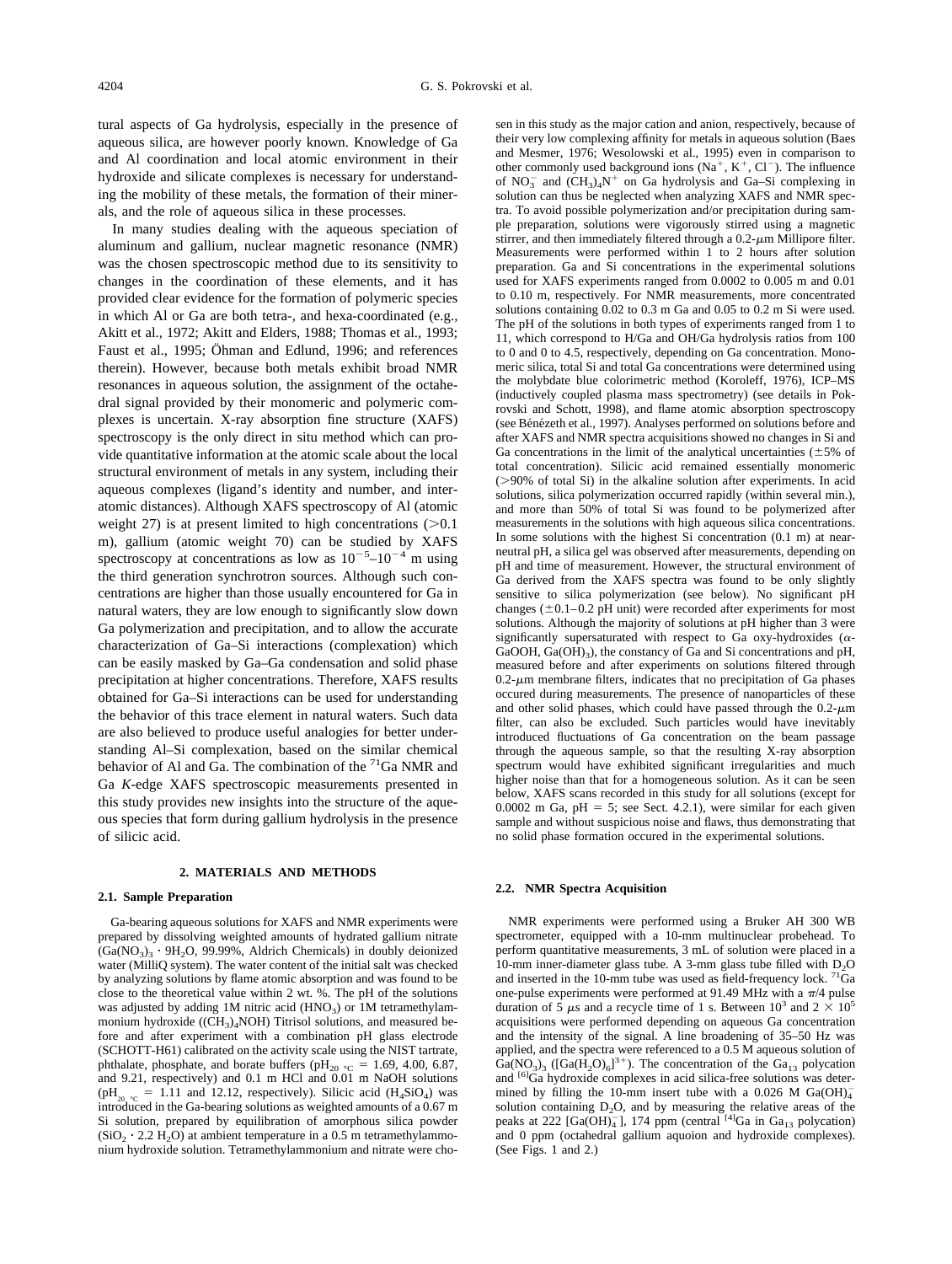<span id="page-3-0"></span>

Fig. 1. Evolution of <sup>71</sup>Ga NMR spectra of gallium nitrate acid solutions as a function of pH and  $SiO_2(aq)$  concentration. Peaks around 0 and 174 ppm account, respectively, for octahedral and tetrahedral ( $Ga_{13}$ ) gallium geometry in its aqueous complexes.

#### **2.3. XAFS Spectra Acquisition and Data Reduction**

XAFS spectra (including the X-ray absorption near edge structure region or XANES, and the extended X-ray absorption fine structure region or EXAFS) were collected at ambient temperature (20  $\pm$  1 °C) in the fluorescence mode at the Ga *K*-edge ( $\sim$ 10,370 eV) over the energy range 10,200–11,800 eV on the collaborative research group IF BM32 beam line at the European Synchrotron Radiation Facility (ESRF, Grenoble, France). The storage ring was operated in the multibunch filling mode at 6 GeV with a 200 mA current. The beam energy was selected using a Si(111) double crystal monochromator with sagittal focussing. The fluorescence spectra were collected using a Canberra 30-element solid state detector. The solutions were placed in a special Teflon cell with kapton-film windows. The cell handling and

spectra acquisition procedure were similar to those described in [Pok](#page-19-0)[rovski et al. \(2000\).](#page-19-0) In order to obtain the necessary signal-to-noise ratio for quantifying next-nearest neighbors (Ga, Si) around the absorbing Ga atoms, 3 to 6 scans (of  $\sim$  50 min/scan data collection time) for each solution were performed up to high *k* values (14–14.5  $\AA^{-1}$ ). After acquisition, all scans for each sample were carefully inspected for each solid state detector and, if found reasonably free of beam intensity fluctuations and other flaws, were added together. Solid gallium hydroxide,  $\alpha$ -GaOOH, and nitrate,  $Ga(NO<sub>3</sub>)<sub>3</sub> \cdot 9H<sub>2</sub>O$ , which can serve as model compounds for Ga local environment, were recorded in the transmission mode to exclude self-absorption effects.

XAFS data analysis were performed using the SEDEM [\(Aberdam,](#page-18-0) [1998\)](#page-18-0) and XAFS2.6 [\(Winterer, 1997\)](#page-20-0) packages. Both programs have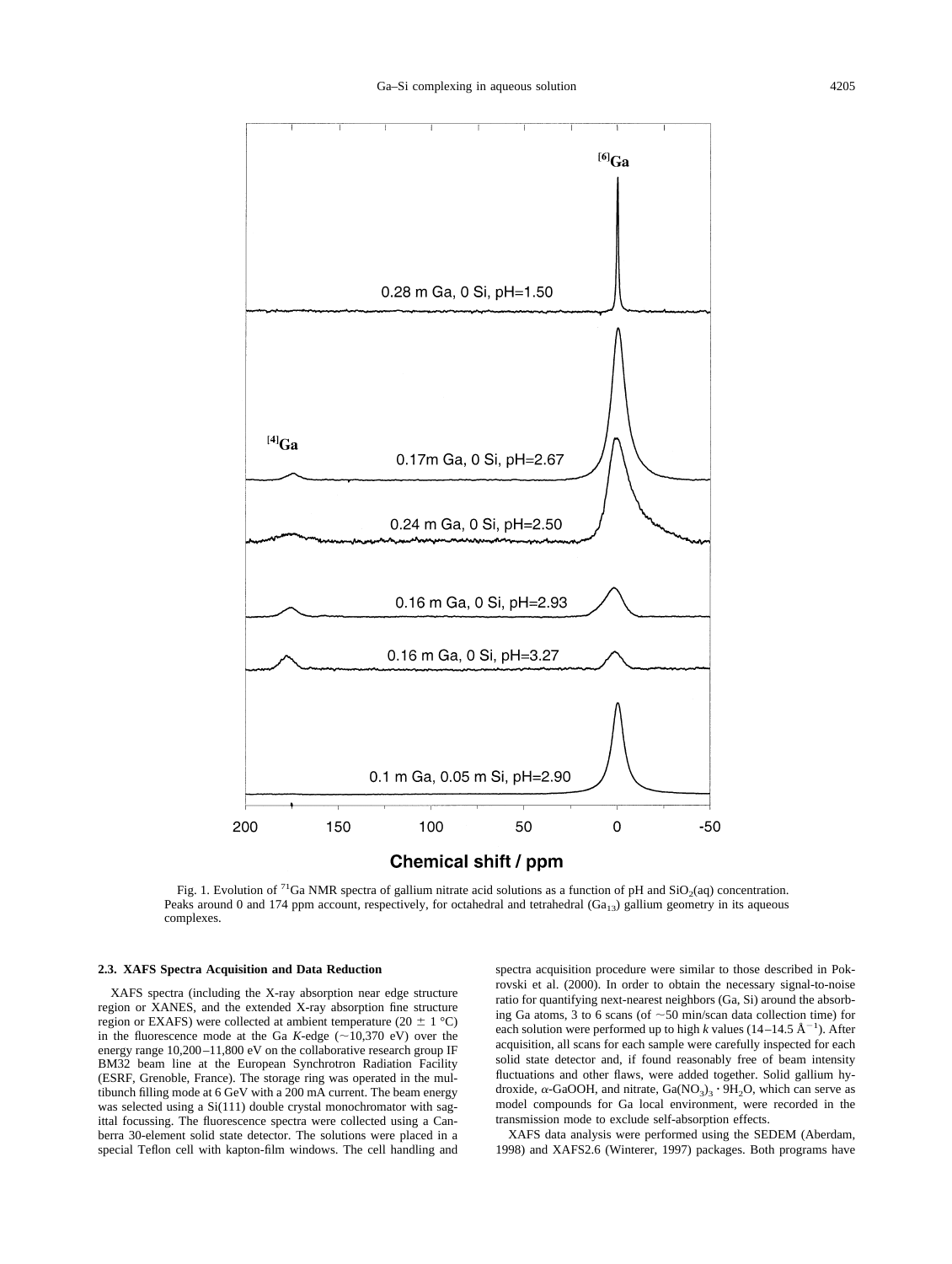produced the same results in the limit of the uncertainties when extracting structural information for the Ga coordination shells (see below). The analysis of the XANES data was performed in the region of 100 eV below and 200 eV above the absorption edge using a procedure similar to that of [Farges et al. \(1996a\)](#page-19-0). First, the before-edge

spectral region (10,200–10,300 eV) was fitted using a Victoreen function and subtracting this as background absorption. Then, the XAFS spectra were normalized for atomic absorption, based on the average absorption coefficient of the spectral region 10,370–10,600 eV. The spectra obtained were superposed to compare the white line position and the shape of peaks for different solutions (e.g., Fig. 3).

EXAFS spectra were analyzed as previously described in [Pokrovski](#page-19-0) [et al. \(2000\),](#page-19-0) and following the "standard" procedure [\(Teo, 1986\)](#page-20-0). Energies were recalculated into *k* space  $(A^{-1})$  with  $E_0$  (i.e., the energy where *k* is zero) arbitrarily chosen at zero of the edge first derivative. The  $k^2$ -weighted EXAFS spectra were Fourier transformed over the  $k$ range from 3 to 14  $\AA^{-1}$  a Kaiser–Bessel window function [\(Bonnin et](#page-18-0) [al., 1985\)](#page-18-0) with  $\tau$  values of 2.5 in order to reduce termination effects in the Fourier transform (FT) (e.g., [Figs. 4b](#page-5-0) and 5b). To extract structural information, one or several FT peaks were back-transformed into momentum space (inverse Fourier transform, IFT) ([Figs. 6](#page-7-0) and [7](#page-7-0)). Modeling of these EXAFS oscillations (IFT) by least-square fitting gives average structural parameters for the Ga environment (identity of first and second (if present) neighbor atoms, distances (*R*) between Ga and their neighbors, average coordination numbers (*N*), and the Debye– Waller factors (DW,  $\sigma^2$ ) which is a measure of disorder). Raw EXAFS spectra were also fitted with multiple shells ([Fig. 8](#page-8-0)); they produced values of structural parameters similar to those extracted from fits of individual IFTs. For most spectra of Ga–Si solutions with weak second and third shell contributions, fits of the total EXAFS spectrum were, however, less stable and exhibited larger uncertainties than those for the individual-shell IFTs. Consequently, the results of the latter fits were considered to be more reliable and they are reported in this study ([Tables 1](#page-9-0) and [2\)](#page-10-0). Theoretical backscattering amplitude and phase-shift functions for Ga–O, Ga–Ga, and Ga–Si pairs were computed using the FEFF 6.01 *ab initio* code [\(Ankudinov and Rehr, 1997; Zabinsky et al.,](#page-18-0) [1995\),](#page-18-0) assuming the local structure around Ga in  $\alpha$ -<sup>[6]</sup>GaOOH [\(Pye et](#page-19-0) [al., 1977\)](#page-19-0) and a <sup>[4]</sup>Ga-zeolite,  $\text{Na}_3\text{Ga}_3\text{Si}_3\text{O}_{10}(\text{H}_2\text{O})_4$  [\(Nenoff et al.,](#page-19-0)

Fig. 3. Normalized XANES spectra of selected 0.001 m Ga nitrate solutions with (thick curves) and without (thin curves) aqueous silica. Vertical lines denote shifts in edge-crest energy corresponding to the octahedral ( $\alpha$ -GaOOH and silica-free acid solutions) and tetrahedral (Si-free basic solutions and Si-bearing acid and basic solutions) Ga local geometry.

[1994\).](#page-19-0) The amplitude reduction factor  $S<sup>2</sup>$ <sub>0</sub> and Debye–Waller factors were set to 1 and 0, respectively, in the calculations of these functions. The validity of the calculated amplitude and phase functions was checked by fitting EXAFS spectra of  $\alpha$ -GaOOH and Ga(NO<sub>3</sub>)<sub>3</sub> · 9H<sub>2</sub>O. The influence of possible disorder (thermal and static) in determining structural parameters was checked using an anharmonic approach consisting of adding, in the expression of the pair-correlation function between absorbing element and their neighbors, third- $(C_3)$  and fourthorder  $(C_4)$  cumulants accounting for the anharmonicity [\(Crozier et al.,](#page-18-0) [1988; Farges, 1996; Farges et al., 1996b; Soldo et al., 1998\).](#page-18-0) The typical values of  $C_3$  and  $C_4$  found when fitting our IFT spectra for the Ga first coordination shell were of the order of  $10^{-4}$ , and did not change significantly *R* and *N* values derived from least-square fits without cumulants. As a result, in order to reduce the number of variables and thus the uncertainties on the derived parameters, we decided not to use the anharmonic approximation when extracting *R*, *N*, and  $\sigma$  values for all Ga atomic shells. The influence of possible multiple scattering phenomena (MS) within the Ga first coordination shell on the EXAFS spectra was also tested using the FEFF code. With the exception of the most acid Ga solutions ( $pH-1$ ), MS contributions from the



150

Chemical shift / ppm

200

0.05m Ga, 0 Si, pH=12.7

0.028m Ga, 0.1m Si, pH=11.7

100

50

0



300

250

<span id="page-4-0"></span> $[4]$ Ga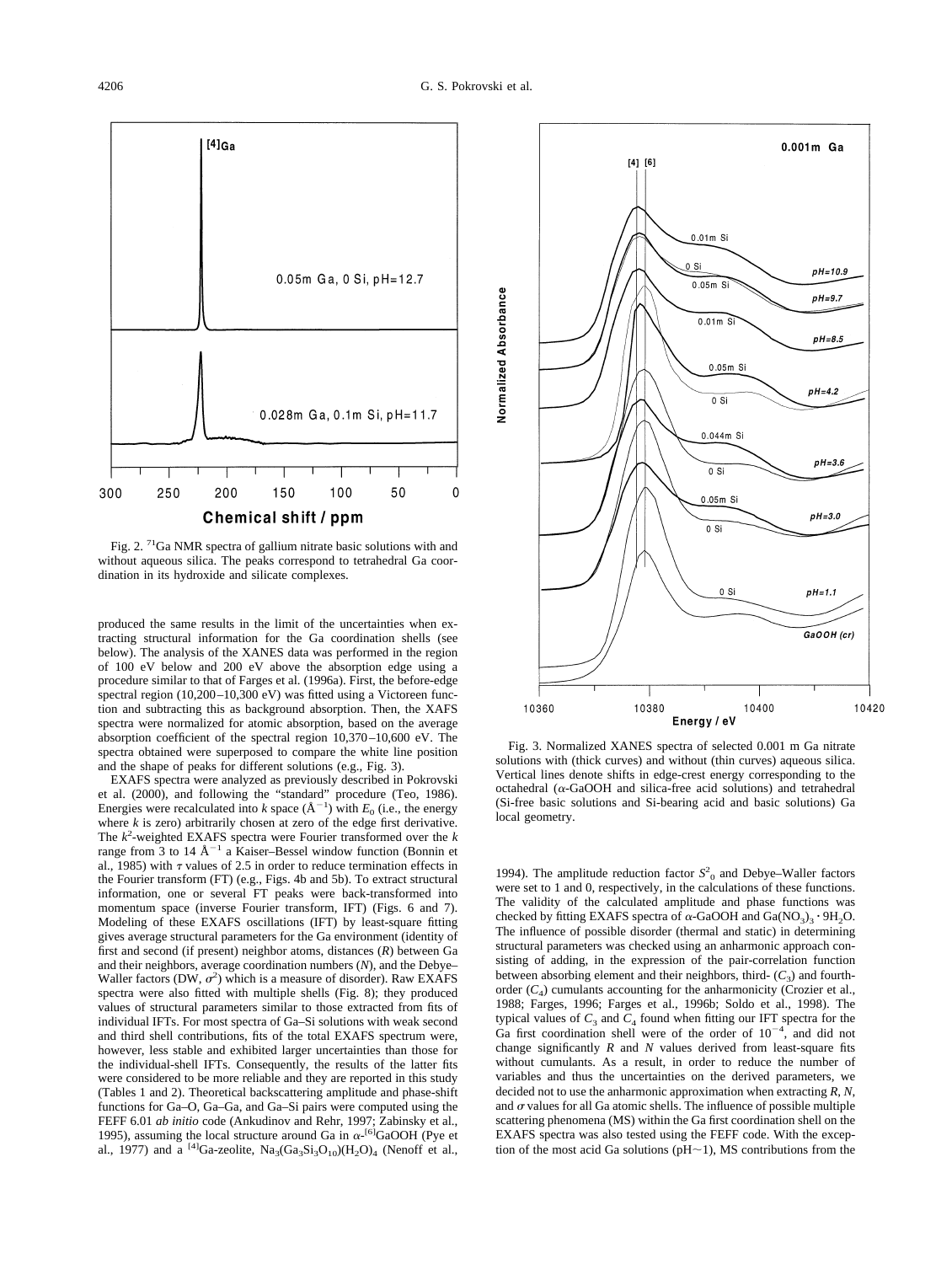<span id="page-5-0"></span>

Fig. 4.  $k^2$ -weighted EXAFS spectra at Ga-K edge of selected Si-free Ga nitrate solutions as a function of pH, and  $\alpha$ -GaOOH solid (a), and their corresponding Fourier transforms (not corrected for phase shift) (b). The vertical lines on (a) indicate the appearance of new contributions with increasing pH, which correspond to Ga–O–Ga bonds in the polymerized Ga hydroxide complexes. The vertical lines on (b) denote Ga tetrahedral (at basic pH) and octahedral coordination (at acid pH and  $\alpha$ -GaOOH).

first shell were found to be negligible when fitting the second and third Ga atomic shells.

#### **3. NMR RESULTS**

# **3.1. Acid Solutions**

<sup>71</sup>Ga NMR spectra of Ga(NO<sub>3</sub>)<sub>3</sub> aqueous solutions (0.05  $\leq$  $m_{\text{Ga}} \leq 0.24$ ) obtained at different selected pH (different degrees of  $Ga^{3+}$  hydrolysis) in the presence or not of aqueous silica are presented in [Fig. 1](#page-3-0). In strongly acid silica-free solutions (pH  $\sim$  1.5), a single narrow peak (half height width,  $W_{1/2H}$  = 110 Hz) corresponding to octahedral gallium

 $[Ga(H<sub>2</sub>O)<sub>6</sub>]$ <sup>3+</sup> is observed at 0 ppm. As pH increases and hydrolysis progresses, the octahedral gallium peak broadens markedly (from 100 Hz at pH =  $1.5$  to 1500 Hz at pH = 3.3) while a small broad peak ( $\sim$ 1300–1600 Hz) located at  $\sim$ 174 ppm appears. The peak at 174 ppm corresponds to gallium atoms in a distorted tetrahedral environment and has been assigned to the central gallium atom surrounded by 12 edgelinked Ga octahedra of a  $[GaO_4Ga_{12}(OH)_{24}(H_2O)_{12}]^7$ <sup>+</sup>  $(Ga_{13})$ polycation analogous to  $\text{Al}_{13}$  [\(Johanson, 1962a, 1962b; Bradley](#page-19-0) [et al., 1990a, 1990b; Michot et al., 2000\)](#page-19-0). It should be emphasized that if this peak is much broader than that of tetrahedral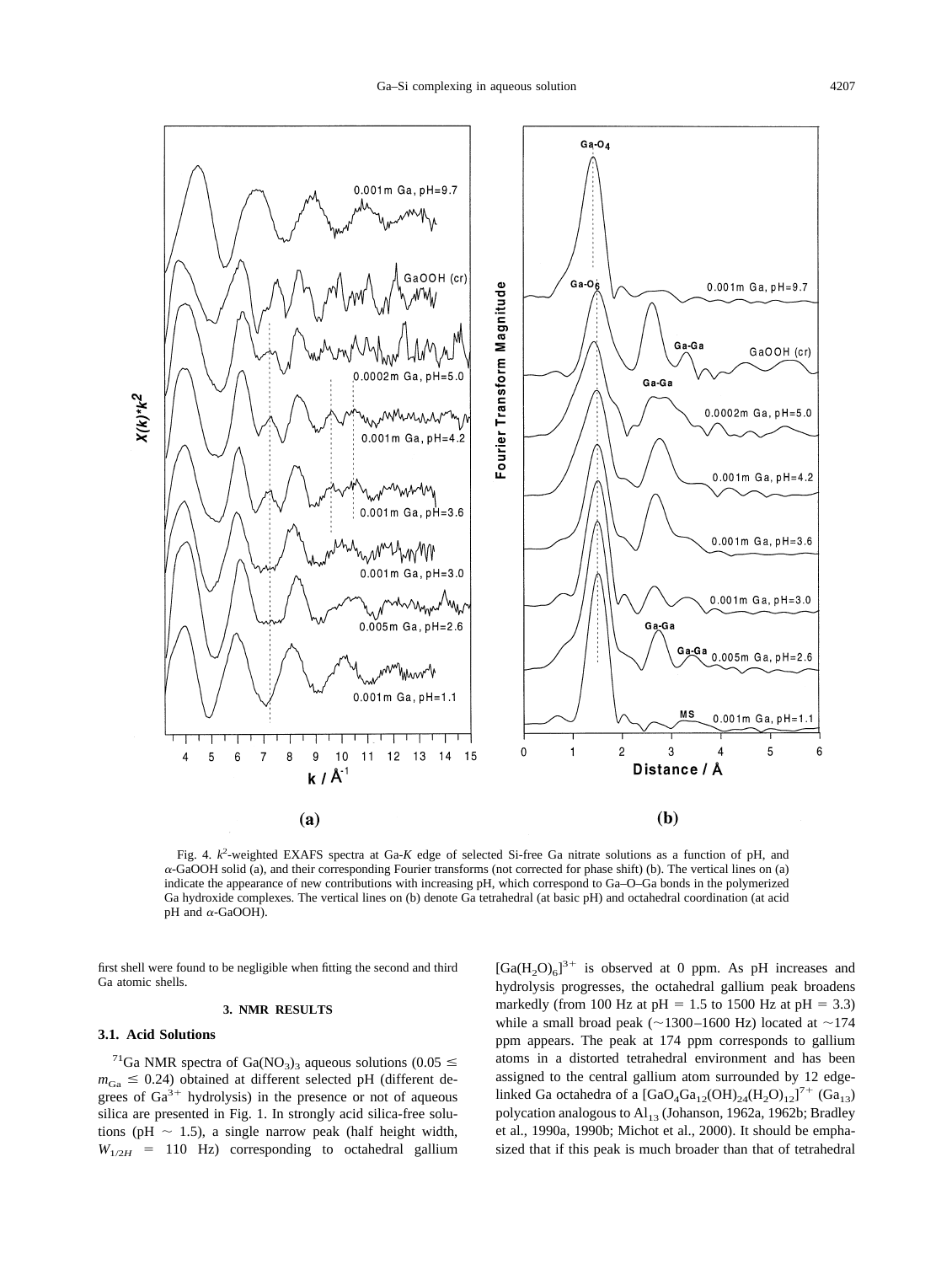<span id="page-6-0"></span>

Fig. 5.  $k^2$ -weighted EXAFS spectra at Ga-*K* edge of selected Ga nitrate solutions in the presence of aqueous silica at different pH (a), and their Fourier transforms (not corrected for phase shift) (b). The solid curves stand for Si-bearing solutions with indicated concentrations, but the dashed curves represent the spectra of the corresponding Si-free solutions at the same pH (see also Fig. 4).

Al in Al<sub>13</sub> ( $\sim$ 20 Hz) thus probably reflecting a more distorted environment in the case of tetrahedral Ga, it appears at the exact position expected from the analogy with  $Al_{13}$  ( $v[Ga_{\text{tetra}}]$ )  $v[\text{Ga(OH)}_{4}^{-}] = v[\text{Al}_{\text{tetra}}]/v[\text{Al(OH)}_{4}^{-}] = 0.78$ ). The broadening of the octahedral Ga peak at 0 ppm reflects both the presence of Ga monomeric and polymeric hydroxide complexes and the formation of the  $Ga_{13}$  polycation. From the relative area of the peaks at 0 and 174 ppm  $(S_0/S_{174} \sim 15{\text -}10)$  and that of the peak at 222 ppm for the  $Ga(OH)_{4}^{-}$  standard solution of known concentration, it can be inferred that the  $Ga_{13}$  polycation is largely dominant ( $> 60\%$ ) at 2.5  $<$  pH  $<$  3.0. At higher pH, prior to Ga hydroxides precipitation, the ratio  $S_0/S_{174}$  decreases

markedly  $(S_0/S_{174} \sim 1.6$  at pH = 3.3) which can reflect the hydrolysis of  $Ga_{13}$  (i.e., replacement of some of the 12 water molecules by hydroxyl groups) and the subsequent condensation of  $Ga_{13}$  species leading to the formation of larger polycations (i.e., " $Ga_{26}$ " or " $Ga_{40}$ ", Baes and Mesmer, 1976) accommodating Ga atoms in both tetrahedral and octahedral coordination (see also XAFS results below). It should be noted that above pH 2.5, as hydrolysis progresses, the surface area of the peak at 174 ppm (compared to that of the  $Ga(OH)_4^-$  standard solution) remains contant whereas that of the 0 ppm peak considerably decreases, so that only  $\sim$ 33% of the Ga initially present in solution could be detected. This suggests that the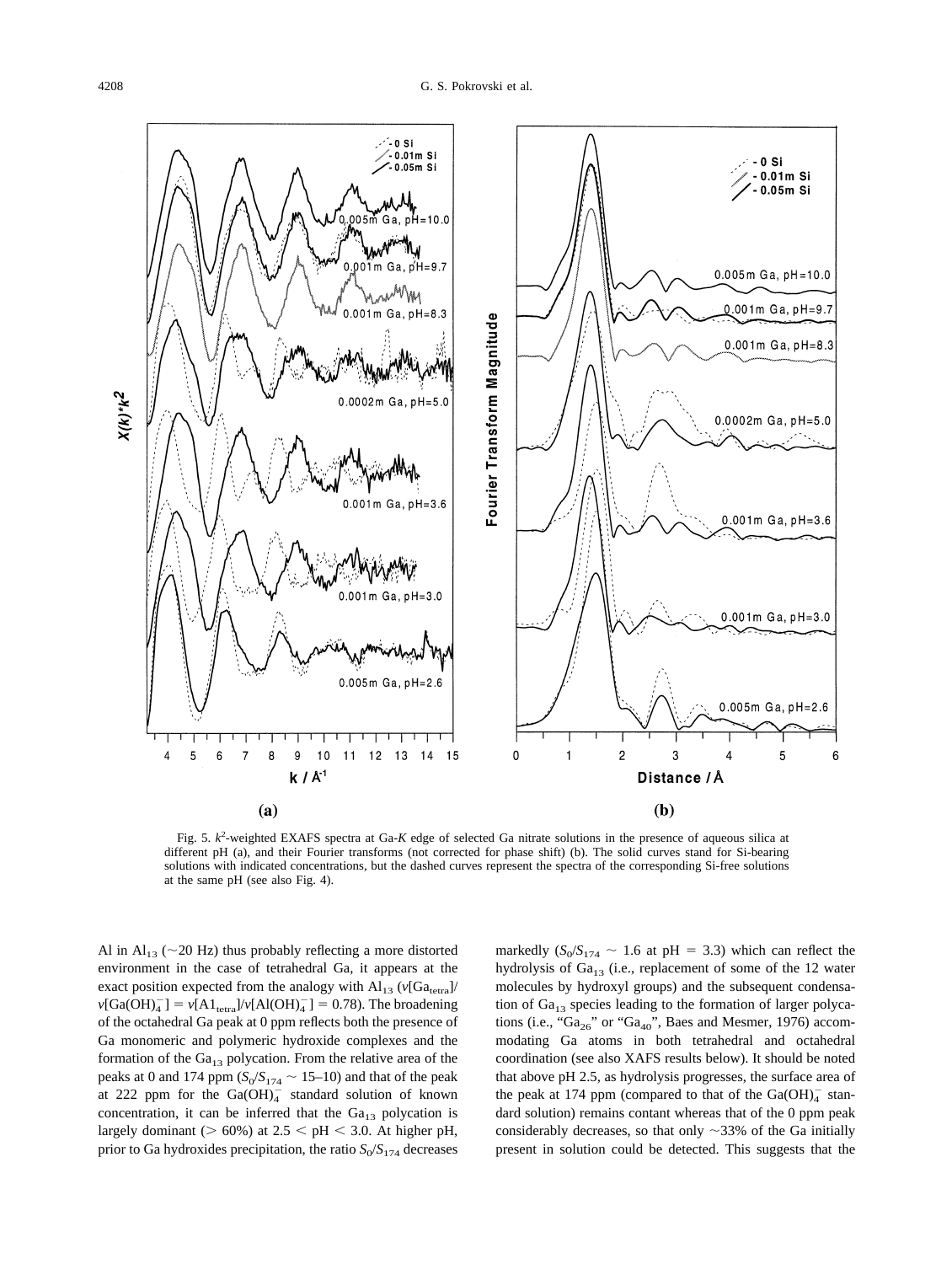<span id="page-7-0"></span>

Fig. 6. EXAFS spectra of the first Ga atomic shell of selected 0.001 molal Ga nitrate solutions at indicated pH and Si concentration (solid lines) and their least-square fits (dashed lines). Significant amplitude and phase shifts between acid Si-free and Si-bearing solutions are apparent in this figure. This demonstrates that Ga changes its first shell coordination from 6 to 4 when complexing with silica in acid solutions (see text for details).

octahedral Ga sites in the newly formed polymers could be strongly disordered which attenuates the [6]Ga signal; and the tetrahedral Ga sites are likely to have a similar geometry as for the central  $[4]Ga$  in  $Ga_{13}$ . At the same time, careful visual inspection of solutions, and Ga and pH analyses did not allow to detect any precipitation during the NMR measurements.

In silica bearing solutions (e.g.,  $m_{Ga} = 0.1$ ,  $m_{SiO2(aq)} = 0.05$ ,  $pH = 2.9$ ), the octahedral peak broadening considerably reduces ( $W_{1/2H}$  = 690 Hz) whereas the tetrahedral Ga peak at 174 ppm disappears [\(Fig. 1\)](#page-3-0). This suggests the formation of aqueous gallium–silica complexes with Ga in sixfold coordination which considerably slow down Ga hydrolysis and prevent the formation of  $Ga_{13}$ .



Fig. 7. EXAFS spectra of the second and third Ga atomic shells of selected 0.001 molal Ga solutions at indicated pH and Si concentration (solid lines), and their least-square fits (dashed lines). It can be seen that the amplitude of Ga beyond-the-first atomic shells is significantly suppressed in the presence of silica, which is also accompanied by distinct phase shifts. This demonstrates that the heavy Ga backscatterers in the polymerized complexes at acid pH are replaced by lighter silicon backscatterers in the presence of aqueous silica (see the text for details and Table 2 for fitted structural parameters).

# **3.2. Alkaline Solutions**

In silica-free solutions ( $m_{Ga} = 0.05$ ,  $m_{SiO2(aq)} = 0$ , pH 12.7), a single narrow peak ( $W_{1/2 \text{ H}} = 90 \text{ Hz}$ ) corresponding to the tetrahedral gallate complex  $(Ga(OH)_{4}^{-})$  is observed at 222 ppm [\(Fig. 2](#page-4-0)). In the presence of aqueous silica ( $m_{Ga} = 0.03$ ,  $m_{\text{SiO}_2(\text{aq})} = 0.1$ , pH = 11.7), this peaks broadens ( $W_{1/2 H} = 410$ Hz), and another very broad feature ( $W_{1/2}$   $_H$  = 2450 Hz) is observed at  $\sim$  195 ppm. The broadening of the 222 ppm peak is a consequence of the exchange of Ga atoms between monomeric gallate and gallosilicate anions [\(Mortlock et al., 1992\).](#page-19-0) Following [Mortlock et al. \(1992\)](#page-19-0) and by analogy with the results of <sup>27</sup>Al NMR investigation of alkaline aluminosilicate solutions [\(Pokrovski et al., 1998\)](#page-19-0), the signal at 195 ppm can be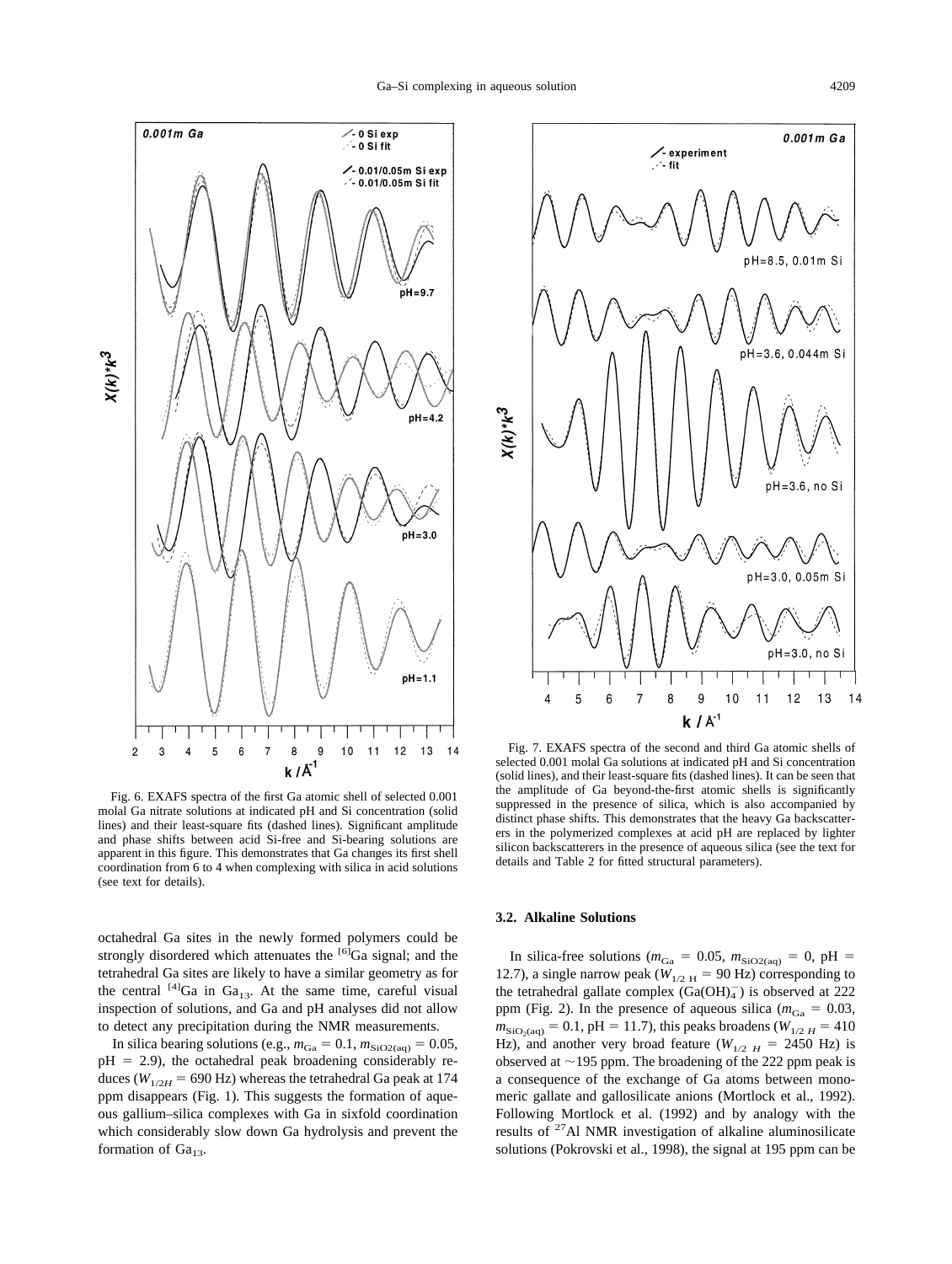<span id="page-8-0"></span>

Fig. 8. Example of least-square fits of raw  $k^3$ -weighted EXAFS spectra for selected Si-bearing solutions. Fits were performed with either a single first Ga–O shell or first Ga–O shell plus two outer Ga–Si shells, with parameters (*R, N,* DW) close to those reported in Tables 1 and 2. It can be seen that adding two Ga–Si contributions significantly improves the fit<br>quality, expressed as res =  $\sum (Y^2_{\text{data}} - Y^2_{\text{fit}})$ , where  $(Y^2_{\text{data}} - Y^2_{\text{fit}})$  is the squar

tentatively assigned to Ga atoms in gallosilicate anions with two or three siloxane linkages.

# **4. XAFS RESULTS**

# **4.1. XANES Analysis**

XANES spectra *of Ga(NO<sup>3</sup> )<sup>3</sup> alkaline solutions with and without aqueous silica [\(Fig. 3](#page-4-0))* exhibit similar shape and edgecrest positions (10,378  $\pm$  0.3 eV) suggesting the same local structure around Ga in these systems. Available solubility, potentiometric and NMR studies have shown that Ga, like Al, is tetrahedrally surrounded by 4 OH groups in alkaline media (Baes and Mesmer, 1976; Bradley et al., 1990a; Bénézeth et al., [1997](#page-18-0)), which is also confirmed by our NMR measurements (see Sect. 3 above). XANES spectra of *silica-free Ga nitrate solutions at pH from 1 to 5* show shapes and edge-crest positions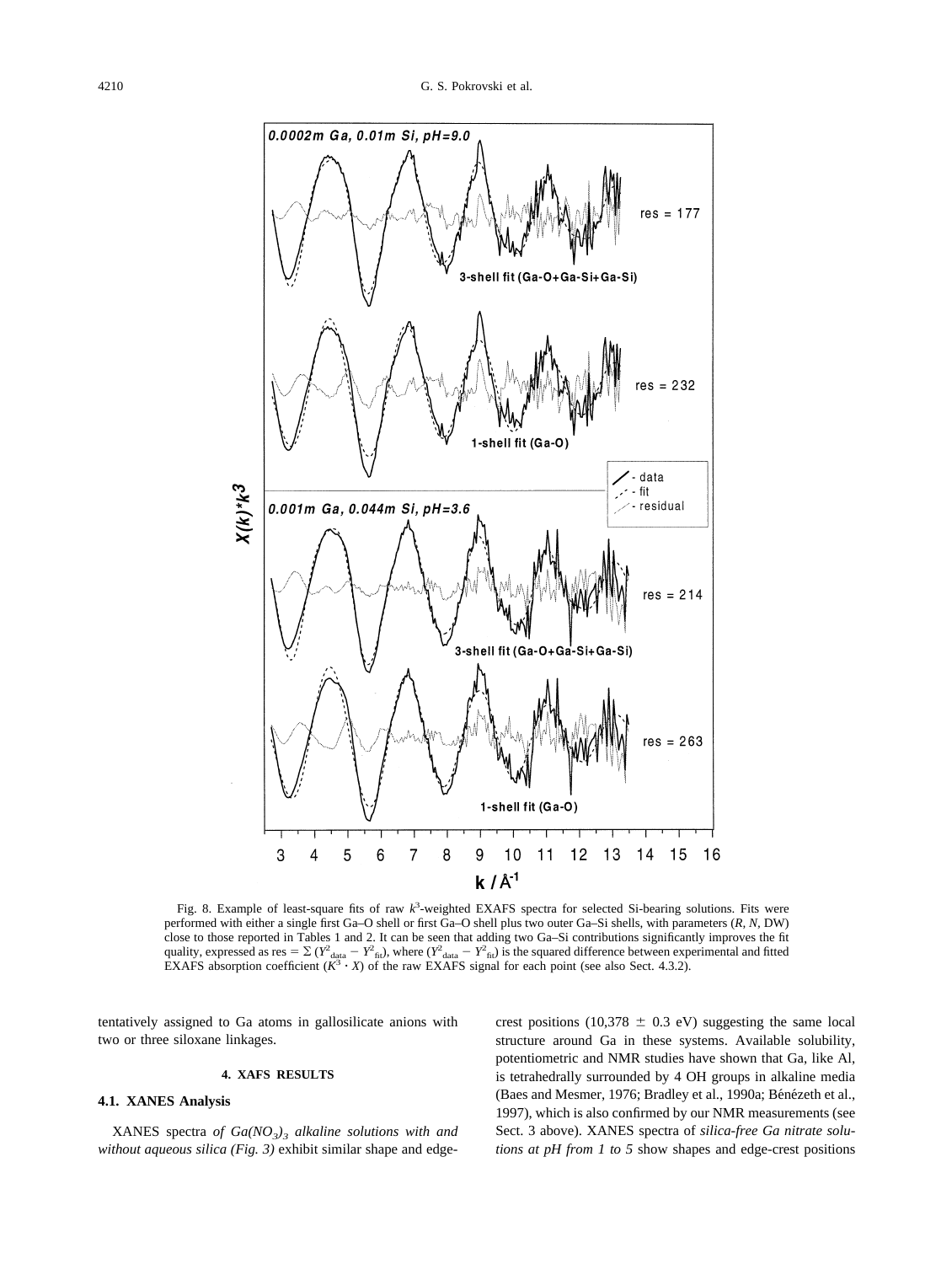<span id="page-9-0"></span>Table 1. Structural parameters of the first Ga atomic shell obtained from fitting Ga K-edge EXAFS spectra of Ga nitrate solutions with and without aqueous silica.

| m Si<br>m Ga<br>$\sigma^2$<br>$R(\AA)$<br>mol/kg<br>mol/kg<br>pH<br>Atomic pair<br>$N$ (atom)<br>1.1<br>0.001<br>$\mathbf{0}$<br>1.95(0.01)<br>6.0(0.5)<br>0.005<br>$Ga-O$<br>1.1<br>0.005<br>$\mathbf{0}$<br>5.9(0.2)<br>0.005<br>$Ga-O$<br>1.948(0.005)<br>2.6<br>0.005<br>$\theta$<br>$Ga-O$<br>0.006<br>1.940(0.005)<br>6.0(0.4)<br>3.0<br>0.001<br>$\mathbf{0}$<br>$Ga-O$<br>1.96(0.01)<br>5.5(0.3)<br>0.006<br>3.6<br>0.001<br>$\overline{0}$<br>0.007<br>$Ga-O$<br>1.95(0.01)<br>5.2(0.5)<br>4.2<br>$\Omega$<br>0.001<br>$Ga-O$<br>0.008<br>1.94(0.02)<br>5.7(0.3)<br>5.0<br>$\mathbf{0}$<br>0.009<br>0.0002<br>$Ga-O$<br>1.88(0.03)<br>5.6(0.3)<br>9.0<br>0.0002<br>$\mathbf{0}$<br>0.004<br>$Ga-O$<br>4.0(0.5)<br>1.83(0.01)<br>$\mathbf{0}$<br>9.7<br>0.001<br>$Ga-O$<br>0.0035<br>1.830(0.005)<br>4.0(0.3)<br>$\mathbf{0}$<br>0.005<br>9.6<br>0.005<br>$Ga-O$<br>1.830(0.005)<br>4.0(0.5)<br>$\Omega$<br>9.7<br>0.005<br>0.0035<br>$Ga-O$<br>1.840(0.005)<br>3.8(0.2)<br>0.005<br>0.056<br>2.7<br>$Ga$ -O1<br>1.940(0.003)<br>5.3(0.4)<br>0.007<br>0.006<br>$Ga$ -O2<br>1.81(0.01)<br>1.2(0.2)<br>2.7<br>0.001<br>0.094<br>$Ga-O$<br>0.004<br>1.810(0.005)<br>3.5(0.5)<br>3.0<br>0.007<br>0.001<br>0.05<br>$Ga-O$<br>1.812(0.002)<br>3.9(0.2)<br>3.6<br>0.001<br>0.044<br>0.004<br>$Ga-O$<br>1.810(0.005)<br>4.0(0.2)<br>4.2<br>0.001<br>0.05<br>0.004<br>$Ga-O$<br>1.808(0.005)<br>3.7(0.5)<br>5.0<br>0.0002<br>0.05<br>0.004<br>$Ga-O$<br>1.81(0.01)<br>3.2(0.3)<br>8.2 gel<br>0.005<br>0.06<br>0.004<br>$Ga-O$<br>1.820(0.005)<br>4.0(0.3)<br>0.011<br>8.3<br>0.001<br>$Ga-O$<br>3.9(0.2)<br>0.004<br>1.820(0.002)<br>8.5<br>0.001<br>0.011<br>0.003<br>$Ga-O$<br>1.810(0.005)<br>3.8(0.3)<br>9.0<br>0.0002<br>0.01<br>0.004<br>$Ga-O$<br>1.810(0.005)<br>4.1(0.2)<br>9.7<br>0.01<br>0.003<br>0.001<br>$Ga-O$<br>3.8(0.3)<br>1.805(0.005)<br>9.7<br>0.001<br>0.051<br>0.004<br>$Ga-O$<br>1.807(0.002)<br>4.2(0.2)<br>9.7<br>0.003<br>0.005<br>0.05<br>$Ga-O$<br>1.810(0.005)<br>3.8(0.2)<br>10.0<br>0.005<br>0.048<br>0.0035<br>$Ga-O$<br>1.812(0.005)<br>4.0(0.2)<br>10.9<br>0.001<br>0.01<br>Ga-O<br>0.003<br>1.84(0.01)<br>3.8(0.3)<br>0.003<br>$Ga-O1$<br>1.92(0.01)<br>2.5(0.5)<br>$\alpha$ -GaOOH<br>$Ga$ -O2<br>0.003<br>2.05(0.02)<br>3.0(0.5) | Solution composition |  |  |  |  |                  |
|----------------------------------------------------------------------------------------------------------------------------------------------------------------------------------------------------------------------------------------------------------------------------------------------------------------------------------------------------------------------------------------------------------------------------------------------------------------------------------------------------------------------------------------------------------------------------------------------------------------------------------------------------------------------------------------------------------------------------------------------------------------------------------------------------------------------------------------------------------------------------------------------------------------------------------------------------------------------------------------------------------------------------------------------------------------------------------------------------------------------------------------------------------------------------------------------------------------------------------------------------------------------------------------------------------------------------------------------------------------------------------------------------------------------------------------------------------------------------------------------------------------------------------------------------------------------------------------------------------------------------------------------------------------------------------------------------------------------------------------------------------------------------------------------------------------------------------------------------------------------------------------------------------------------------------------------------------------------------------------------------------------------------------------------------------------------------------------------------------------------------------------------------------------------------------------------------------------------------------------------------------------------|----------------------|--|--|--|--|------------------|
|                                                                                                                                                                                                                                                                                                                                                                                                                                                                                                                                                                                                                                                                                                                                                                                                                                                                                                                                                                                                                                                                                                                                                                                                                                                                                                                                                                                                                                                                                                                                                                                                                                                                                                                                                                                                                                                                                                                                                                                                                                                                                                                                                                                                                                                                      |                      |  |  |  |  | chi <sup>2</sup> |
|                                                                                                                                                                                                                                                                                                                                                                                                                                                                                                                                                                                                                                                                                                                                                                                                                                                                                                                                                                                                                                                                                                                                                                                                                                                                                                                                                                                                                                                                                                                                                                                                                                                                                                                                                                                                                                                                                                                                                                                                                                                                                                                                                                                                                                                                      |                      |  |  |  |  | 1.50             |
|                                                                                                                                                                                                                                                                                                                                                                                                                                                                                                                                                                                                                                                                                                                                                                                                                                                                                                                                                                                                                                                                                                                                                                                                                                                                                                                                                                                                                                                                                                                                                                                                                                                                                                                                                                                                                                                                                                                                                                                                                                                                                                                                                                                                                                                                      |                      |  |  |  |  | 0.54             |
|                                                                                                                                                                                                                                                                                                                                                                                                                                                                                                                                                                                                                                                                                                                                                                                                                                                                                                                                                                                                                                                                                                                                                                                                                                                                                                                                                                                                                                                                                                                                                                                                                                                                                                                                                                                                                                                                                                                                                                                                                                                                                                                                                                                                                                                                      |                      |  |  |  |  | 0.47             |
|                                                                                                                                                                                                                                                                                                                                                                                                                                                                                                                                                                                                                                                                                                                                                                                                                                                                                                                                                                                                                                                                                                                                                                                                                                                                                                                                                                                                                                                                                                                                                                                                                                                                                                                                                                                                                                                                                                                                                                                                                                                                                                                                                                                                                                                                      |                      |  |  |  |  | 1.21             |
|                                                                                                                                                                                                                                                                                                                                                                                                                                                                                                                                                                                                                                                                                                                                                                                                                                                                                                                                                                                                                                                                                                                                                                                                                                                                                                                                                                                                                                                                                                                                                                                                                                                                                                                                                                                                                                                                                                                                                                                                                                                                                                                                                                                                                                                                      |                      |  |  |  |  | 1.10             |
|                                                                                                                                                                                                                                                                                                                                                                                                                                                                                                                                                                                                                                                                                                                                                                                                                                                                                                                                                                                                                                                                                                                                                                                                                                                                                                                                                                                                                                                                                                                                                                                                                                                                                                                                                                                                                                                                                                                                                                                                                                                                                                                                                                                                                                                                      |                      |  |  |  |  | 0.90             |
|                                                                                                                                                                                                                                                                                                                                                                                                                                                                                                                                                                                                                                                                                                                                                                                                                                                                                                                                                                                                                                                                                                                                                                                                                                                                                                                                                                                                                                                                                                                                                                                                                                                                                                                                                                                                                                                                                                                                                                                                                                                                                                                                                                                                                                                                      |                      |  |  |  |  | 1.07             |
|                                                                                                                                                                                                                                                                                                                                                                                                                                                                                                                                                                                                                                                                                                                                                                                                                                                                                                                                                                                                                                                                                                                                                                                                                                                                                                                                                                                                                                                                                                                                                                                                                                                                                                                                                                                                                                                                                                                                                                                                                                                                                                                                                                                                                                                                      |                      |  |  |  |  | 1.62             |
|                                                                                                                                                                                                                                                                                                                                                                                                                                                                                                                                                                                                                                                                                                                                                                                                                                                                                                                                                                                                                                                                                                                                                                                                                                                                                                                                                                                                                                                                                                                                                                                                                                                                                                                                                                                                                                                                                                                                                                                                                                                                                                                                                                                                                                                                      |                      |  |  |  |  | 0.89             |
|                                                                                                                                                                                                                                                                                                                                                                                                                                                                                                                                                                                                                                                                                                                                                                                                                                                                                                                                                                                                                                                                                                                                                                                                                                                                                                                                                                                                                                                                                                                                                                                                                                                                                                                                                                                                                                                                                                                                                                                                                                                                                                                                                                                                                                                                      |                      |  |  |  |  | 1.10             |
|                                                                                                                                                                                                                                                                                                                                                                                                                                                                                                                                                                                                                                                                                                                                                                                                                                                                                                                                                                                                                                                                                                                                                                                                                                                                                                                                                                                                                                                                                                                                                                                                                                                                                                                                                                                                                                                                                                                                                                                                                                                                                                                                                                                                                                                                      |                      |  |  |  |  | 1.50             |
|                                                                                                                                                                                                                                                                                                                                                                                                                                                                                                                                                                                                                                                                                                                                                                                                                                                                                                                                                                                                                                                                                                                                                                                                                                                                                                                                                                                                                                                                                                                                                                                                                                                                                                                                                                                                                                                                                                                                                                                                                                                                                                                                                                                                                                                                      |                      |  |  |  |  |                  |
|                                                                                                                                                                                                                                                                                                                                                                                                                                                                                                                                                                                                                                                                                                                                                                                                                                                                                                                                                                                                                                                                                                                                                                                                                                                                                                                                                                                                                                                                                                                                                                                                                                                                                                                                                                                                                                                                                                                                                                                                                                                                                                                                                                                                                                                                      |                      |  |  |  |  | 0.60             |
|                                                                                                                                                                                                                                                                                                                                                                                                                                                                                                                                                                                                                                                                                                                                                                                                                                                                                                                                                                                                                                                                                                                                                                                                                                                                                                                                                                                                                                                                                                                                                                                                                                                                                                                                                                                                                                                                                                                                                                                                                                                                                                                                                                                                                                                                      |                      |  |  |  |  | 1.06             |
|                                                                                                                                                                                                                                                                                                                                                                                                                                                                                                                                                                                                                                                                                                                                                                                                                                                                                                                                                                                                                                                                                                                                                                                                                                                                                                                                                                                                                                                                                                                                                                                                                                                                                                                                                                                                                                                                                                                                                                                                                                                                                                                                                                                                                                                                      |                      |  |  |  |  | 0.73             |
|                                                                                                                                                                                                                                                                                                                                                                                                                                                                                                                                                                                                                                                                                                                                                                                                                                                                                                                                                                                                                                                                                                                                                                                                                                                                                                                                                                                                                                                                                                                                                                                                                                                                                                                                                                                                                                                                                                                                                                                                                                                                                                                                                                                                                                                                      |                      |  |  |  |  | 0.70             |
|                                                                                                                                                                                                                                                                                                                                                                                                                                                                                                                                                                                                                                                                                                                                                                                                                                                                                                                                                                                                                                                                                                                                                                                                                                                                                                                                                                                                                                                                                                                                                                                                                                                                                                                                                                                                                                                                                                                                                                                                                                                                                                                                                                                                                                                                      |                      |  |  |  |  | 1.25             |
|                                                                                                                                                                                                                                                                                                                                                                                                                                                                                                                                                                                                                                                                                                                                                                                                                                                                                                                                                                                                                                                                                                                                                                                                                                                                                                                                                                                                                                                                                                                                                                                                                                                                                                                                                                                                                                                                                                                                                                                                                                                                                                                                                                                                                                                                      |                      |  |  |  |  | 0.98             |
|                                                                                                                                                                                                                                                                                                                                                                                                                                                                                                                                                                                                                                                                                                                                                                                                                                                                                                                                                                                                                                                                                                                                                                                                                                                                                                                                                                                                                                                                                                                                                                                                                                                                                                                                                                                                                                                                                                                                                                                                                                                                                                                                                                                                                                                                      |                      |  |  |  |  | 1.70             |
|                                                                                                                                                                                                                                                                                                                                                                                                                                                                                                                                                                                                                                                                                                                                                                                                                                                                                                                                                                                                                                                                                                                                                                                                                                                                                                                                                                                                                                                                                                                                                                                                                                                                                                                                                                                                                                                                                                                                                                                                                                                                                                                                                                                                                                                                      |                      |  |  |  |  | 1.40             |
|                                                                                                                                                                                                                                                                                                                                                                                                                                                                                                                                                                                                                                                                                                                                                                                                                                                                                                                                                                                                                                                                                                                                                                                                                                                                                                                                                                                                                                                                                                                                                                                                                                                                                                                                                                                                                                                                                                                                                                                                                                                                                                                                                                                                                                                                      |                      |  |  |  |  | 2.00             |
|                                                                                                                                                                                                                                                                                                                                                                                                                                                                                                                                                                                                                                                                                                                                                                                                                                                                                                                                                                                                                                                                                                                                                                                                                                                                                                                                                                                                                                                                                                                                                                                                                                                                                                                                                                                                                                                                                                                                                                                                                                                                                                                                                                                                                                                                      |                      |  |  |  |  | 0.70             |
|                                                                                                                                                                                                                                                                                                                                                                                                                                                                                                                                                                                                                                                                                                                                                                                                                                                                                                                                                                                                                                                                                                                                                                                                                                                                                                                                                                                                                                                                                                                                                                                                                                                                                                                                                                                                                                                                                                                                                                                                                                                                                                                                                                                                                                                                      |                      |  |  |  |  | 1.93             |
|                                                                                                                                                                                                                                                                                                                                                                                                                                                                                                                                                                                                                                                                                                                                                                                                                                                                                                                                                                                                                                                                                                                                                                                                                                                                                                                                                                                                                                                                                                                                                                                                                                                                                                                                                                                                                                                                                                                                                                                                                                                                                                                                                                                                                                                                      |                      |  |  |  |  | 1.50             |
|                                                                                                                                                                                                                                                                                                                                                                                                                                                                                                                                                                                                                                                                                                                                                                                                                                                                                                                                                                                                                                                                                                                                                                                                                                                                                                                                                                                                                                                                                                                                                                                                                                                                                                                                                                                                                                                                                                                                                                                                                                                                                                                                                                                                                                                                      |                      |  |  |  |  | 0.90             |
|                                                                                                                                                                                                                                                                                                                                                                                                                                                                                                                                                                                                                                                                                                                                                                                                                                                                                                                                                                                                                                                                                                                                                                                                                                                                                                                                                                                                                                                                                                                                                                                                                                                                                                                                                                                                                                                                                                                                                                                                                                                                                                                                                                                                                                                                      |                      |  |  |  |  | 1.30             |
|                                                                                                                                                                                                                                                                                                                                                                                                                                                                                                                                                                                                                                                                                                                                                                                                                                                                                                                                                                                                                                                                                                                                                                                                                                                                                                                                                                                                                                                                                                                                                                                                                                                                                                                                                                                                                                                                                                                                                                                                                                                                                                                                                                                                                                                                      |                      |  |  |  |  | 1.69             |
|                                                                                                                                                                                                                                                                                                                                                                                                                                                                                                                                                                                                                                                                                                                                                                                                                                                                                                                                                                                                                                                                                                                                                                                                                                                                                                                                                                                                                                                                                                                                                                                                                                                                                                                                                                                                                                                                                                                                                                                                                                                                                                                                                                                                                                                                      |                      |  |  |  |  |                  |
|                                                                                                                                                                                                                                                                                                                                                                                                                                                                                                                                                                                                                                                                                                                                                                                                                                                                                                                                                                                                                                                                                                                                                                                                                                                                                                                                                                                                                                                                                                                                                                                                                                                                                                                                                                                                                                                                                                                                                                                                                                                                                                                                                                                                                                                                      |                      |  |  |  |  | 0.70             |

 $R =$  Ga-neighbor mean distance,  $N =$  Ga coordination number,  $\sigma^2 =$  squared Debye–Waller factor,  $\chi^2 = D\sqrt{(F \times M)} \times (Y_{\text{exp}}^2 - Y_{\text{fit}}^2)$ , where *D* = number of independent data, *F* = degrees of freedom, *M* = number of data points fitted, and  $Y_{\text{exp}}^2 - Y_{\text{fit}}^2$  = squared difference between experimental and fitted EXAFS absorption coefficient  $(k^3 \cdot X)$  of the filtered signal for each point (Press et al., 1986).

Values in parentheses represent average uncertainty for *R* and *N*. Typical uncertainty for  $\sigma^2$  is  $\pm$  0.0005 Å<sup>2</sup>; gel = the formation of a gel was observed in solution before measurements.

 $(10,379.0-10,379.5 \text{ eV})$  similar to those of  $\alpha$ -GaOOH. Since the first coordination shell of Ga in  $\alpha$ -GaOOH corresponds to six oxygens forming a distorted octahedron [\(Pye et al., 1977\),](#page-19-0) aqueous Ga at acid pH is likely to have a similar environment. By contrast, *in Ga-bearing solutions at pH from 2.7 to 5 in the presence of 0.04–0.1 m*  $SiO<sub>2</sub>(aq)$ *, the shape and edge-crest* position (10,378.3 eV) are distinctly different, resembling those observed in the alkaline solutions. The shift of 1 to 2 eV to the lower energies and the spectral shape are consistent with the change of Ga coordination from 6 to 4 in the presence of silica [\(Higby et al., 1988; Behrens et al., 1995\).](#page-19-0)

# **4.2. EXAFS Analysis of Silica-Free Solutions**

# *4.2.1. First atomic shell*

Normalized *k* 2 -weighted EXAFS spectra and their Fourier transforms of selected Si-free solutions at different pH are reported in [Figs. 4a and 4b.](#page-5-0) *In strongly acid solutions (pH 1.1, Ga* =  $0.001 - 0.005$  *m*), both EXAFS spectra and their FT exhibit a single contribution from a first shell of oxygens around Ga. The model of the back transformed signal arising from the first Ga shell (Fig. 6) gives  $6 \pm 0.5$  oxygens with a mean Ga–O distance of 1.95  $\pm$  0.01 Å. This is consistent with the presence of the hydrated  $Ga^{3+}$  cation,  $Ga(OH_2)_6^{3+}$ , in excellent agreement with previous LAXS (large angle X-ray scattering) and EXAFS studies on concentrated Ga solutions  $(Ga-O<sub>6</sub> = 1.96 \text{ Å}, \text{ Lindqvist-Reis et al., 1998}; \text{Ga}-O<sub>6</sub> = 1.95$ Å, [Michot et al., 2000\)](#page-19-0).

*At pH from 2.6 to 4.2,* the first coordination sphere of Ga deviates slightly from a regular octahedron, as indicated by an increase of the DW factor (from 0.005 to 0.008, see Table 1). The coordination and average Ga–O distance remain the same within errors as for the strongly acid solutions ( $R = 1.94 \pm 1.94$ ) 0.02 Å,  $N = 5.5 \pm 0.5$ . *At higher pH (pH*  $\geq 4.5$ *)*, however, the Ga–O average distance decreases to about 1.90 Å. This significant bond shortening is accompanied by an increase of DW factors (to  $\sim$  0.01). The examination of the Fourier transform of three successive scans for a  $2 \times 10^{-4}$  m Ga solution at pH 5 reveals significant changes in the form of both first and second Ga shells with time ([Fig. 9](#page-11-0)). Inspite of the significant noise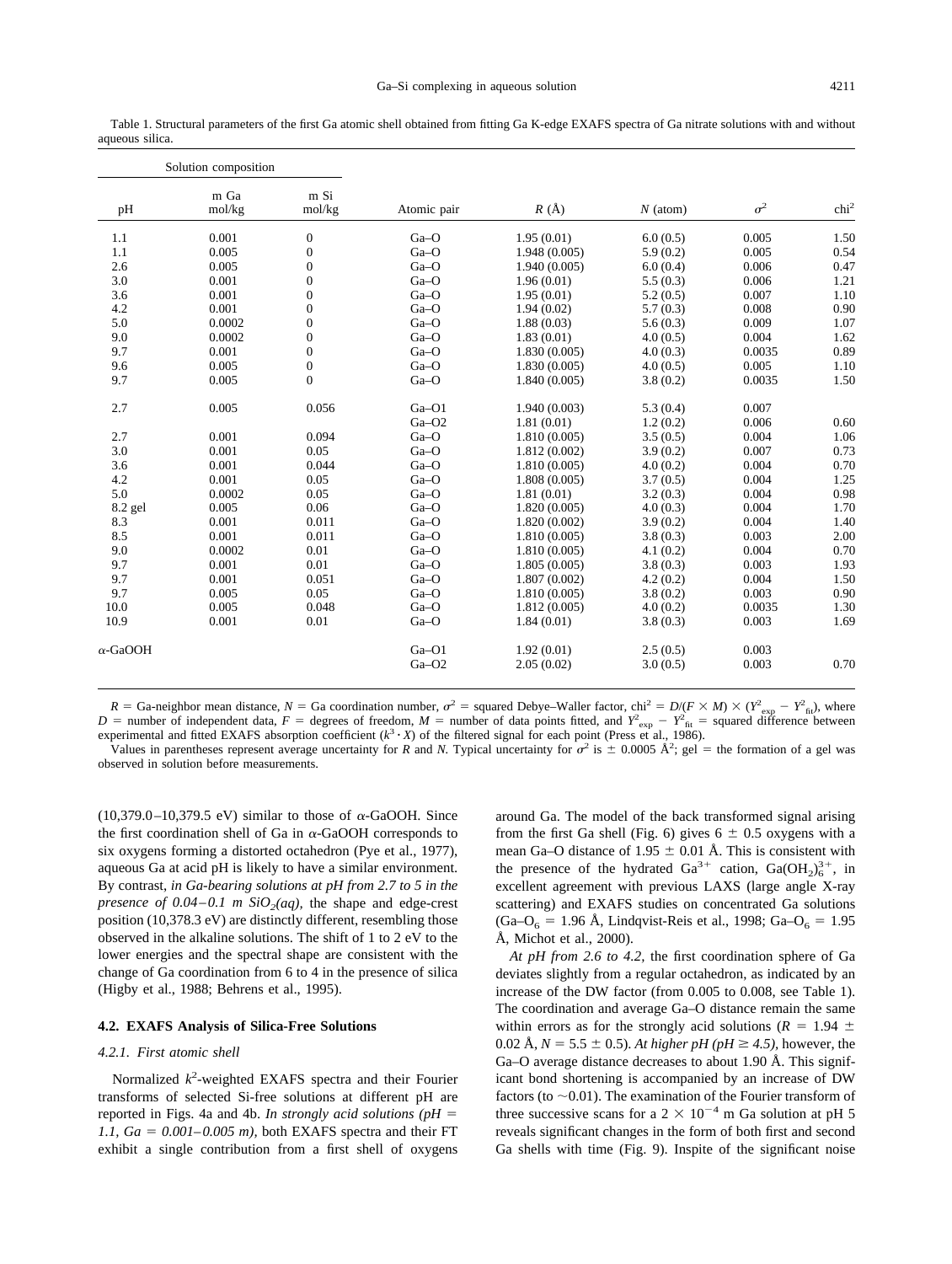<span id="page-10-0"></span>Table 2. Structural parameters of the second and third Ga atomic shells obtained from fitting Ga *K*-edge EXAFS spectra of Ga nitrate solutions with and without aqueous silica.

| $\ensuremath{\mathrm{m}}$ Si<br>m Ga<br>$\sigma^2$<br>$R$ $(\mbox{\AA})$<br>pH<br>$N$ (atom)<br>mol/kg<br>mol/kg<br>Atomic pair<br>$\boldsymbol{0}$<br>1.1<br>0.001<br>n.d.<br>$\boldsymbol{0}$<br>1.1<br>0.005<br>n.d.<br>2.6<br>$\mathbf{0}$<br>3.03<br>1.4<br>0.005<br>0.005<br>Ga-Ga1<br>Ga-Ga2<br>3.52<br>$0.6\,$<br>0.009<br>$3.0\,$<br>0.001<br>$\boldsymbol{0}$<br>3.04<br>Ga-Ga1<br>1.1<br>0.006<br>0.004<br>Ga-Ga2<br>3.47<br>0.6<br>3.6<br>0.001<br>$\boldsymbol{0}$<br>Ga-Ga1<br>3.04<br>3.0<br>0.007<br>0.009<br>Ga-Ga2<br>3.51<br>1.5<br>4.2<br>0.001<br>$\boldsymbol{0}$<br>Ga-Ga1<br>3.05<br>2.8<br>0.007<br>Ga-Ga2<br>3.49<br>1.8<br>0.005<br>$\boldsymbol{0}$<br>Ga-Ga1<br>3.01<br>1.5<br>0.005<br>5.0<br>0.0002<br>3.44<br>0.9<br>Ga-Ga2<br>0.009<br>9.0<br>0.0002<br>$\boldsymbol{0}$<br>n.d.<br>0.005<br>$\boldsymbol{0}$<br>9.6<br>n.d.<br>9.7<br>0.005<br>$\boldsymbol{0}$<br>n.d. | chi <sup>2</sup><br>0.95<br>0.70<br>0.42<br>0.90<br>0.47 |
|-----------------------------------------------------------------------------------------------------------------------------------------------------------------------------------------------------------------------------------------------------------------------------------------------------------------------------------------------------------------------------------------------------------------------------------------------------------------------------------------------------------------------------------------------------------------------------------------------------------------------------------------------------------------------------------------------------------------------------------------------------------------------------------------------------------------------------------------------------------------------------------------------------------|----------------------------------------------------------|
|                                                                                                                                                                                                                                                                                                                                                                                                                                                                                                                                                                                                                                                                                                                                                                                                                                                                                                           |                                                          |
|                                                                                                                                                                                                                                                                                                                                                                                                                                                                                                                                                                                                                                                                                                                                                                                                                                                                                                           |                                                          |
|                                                                                                                                                                                                                                                                                                                                                                                                                                                                                                                                                                                                                                                                                                                                                                                                                                                                                                           |                                                          |
|                                                                                                                                                                                                                                                                                                                                                                                                                                                                                                                                                                                                                                                                                                                                                                                                                                                                                                           |                                                          |
|                                                                                                                                                                                                                                                                                                                                                                                                                                                                                                                                                                                                                                                                                                                                                                                                                                                                                                           |                                                          |
|                                                                                                                                                                                                                                                                                                                                                                                                                                                                                                                                                                                                                                                                                                                                                                                                                                                                                                           |                                                          |
|                                                                                                                                                                                                                                                                                                                                                                                                                                                                                                                                                                                                                                                                                                                                                                                                                                                                                                           |                                                          |
|                                                                                                                                                                                                                                                                                                                                                                                                                                                                                                                                                                                                                                                                                                                                                                                                                                                                                                           |                                                          |
|                                                                                                                                                                                                                                                                                                                                                                                                                                                                                                                                                                                                                                                                                                                                                                                                                                                                                                           |                                                          |
|                                                                                                                                                                                                                                                                                                                                                                                                                                                                                                                                                                                                                                                                                                                                                                                                                                                                                                           |                                                          |
|                                                                                                                                                                                                                                                                                                                                                                                                                                                                                                                                                                                                                                                                                                                                                                                                                                                                                                           |                                                          |
|                                                                                                                                                                                                                                                                                                                                                                                                                                                                                                                                                                                                                                                                                                                                                                                                                                                                                                           |                                                          |
|                                                                                                                                                                                                                                                                                                                                                                                                                                                                                                                                                                                                                                                                                                                                                                                                                                                                                                           |                                                          |
|                                                                                                                                                                                                                                                                                                                                                                                                                                                                                                                                                                                                                                                                                                                                                                                                                                                                                                           |                                                          |
|                                                                                                                                                                                                                                                                                                                                                                                                                                                                                                                                                                                                                                                                                                                                                                                                                                                                                                           |                                                          |
|                                                                                                                                                                                                                                                                                                                                                                                                                                                                                                                                                                                                                                                                                                                                                                                                                                                                                                           |                                                          |
| 2.7<br>0.005<br>0.056<br>Ga-Ga<br>0.5<br>0.004<br>3.03                                                                                                                                                                                                                                                                                                                                                                                                                                                                                                                                                                                                                                                                                                                                                                                                                                                    | 0.42                                                     |
| $Ga-Si$<br>3.17<br>0.010<br>1.7                                                                                                                                                                                                                                                                                                                                                                                                                                                                                                                                                                                                                                                                                                                                                                                                                                                                           |                                                          |
| 0.001<br>0.094<br>0.007<br>2.7<br>Ga-Si<br>3.21<br>1.7                                                                                                                                                                                                                                                                                                                                                                                                                                                                                                                                                                                                                                                                                                                                                                                                                                                    | 0.30                                                     |
| $3.0\,$<br>0.001<br>Ga-Si1<br>3.20<br>2.0<br>0.008<br>0.05                                                                                                                                                                                                                                                                                                                                                                                                                                                                                                                                                                                                                                                                                                                                                                                                                                                | 0.29                                                     |
| Ga-Si2<br>2.0<br>0.008<br>3.41                                                                                                                                                                                                                                                                                                                                                                                                                                                                                                                                                                                                                                                                                                                                                                                                                                                                            |                                                          |
| 3.6<br>0.001<br>0.044<br>Ga-Si1<br>3.17<br>2.0<br>0.007                                                                                                                                                                                                                                                                                                                                                                                                                                                                                                                                                                                                                                                                                                                                                                                                                                                   | 0.42                                                     |
| Ga-Si2<br>3.39<br>2.4<br>0.006                                                                                                                                                                                                                                                                                                                                                                                                                                                                                                                                                                                                                                                                                                                                                                                                                                                                            |                                                          |
| 4.2<br>0.001<br>0.05<br>Ga-Si1<br>3.22<br>2.5<br>0.008                                                                                                                                                                                                                                                                                                                                                                                                                                                                                                                                                                                                                                                                                                                                                                                                                                                    | 0.20                                                     |
| Ga-Si2<br>0.005<br>3.42<br>1.7                                                                                                                                                                                                                                                                                                                                                                                                                                                                                                                                                                                                                                                                                                                                                                                                                                                                            |                                                          |
| 5.0<br>0.0002<br>0.05<br>$Ga-Si$<br>3.20<br>$2.5\,$<br>0.009                                                                                                                                                                                                                                                                                                                                                                                                                                                                                                                                                                                                                                                                                                                                                                                                                                              | 0.33                                                     |
| 0.06<br>8.2<br>0.005<br>n.d.                                                                                                                                                                                                                                                                                                                                                                                                                                                                                                                                                                                                                                                                                                                                                                                                                                                                              |                                                          |
| 8.3<br>0.011<br>Ga-Si1<br>2.0<br>0.009<br>0.001<br>3.20                                                                                                                                                                                                                                                                                                                                                                                                                                                                                                                                                                                                                                                                                                                                                                                                                                                   | 0.43                                                     |
| Ga-Si2<br>3.43<br>$2.0\,$<br>0.009                                                                                                                                                                                                                                                                                                                                                                                                                                                                                                                                                                                                                                                                                                                                                                                                                                                                        |                                                          |
| 3.16<br>2.4<br>8.5<br>0.001<br>0.011<br>Ga-Si1<br>0.008                                                                                                                                                                                                                                                                                                                                                                                                                                                                                                                                                                                                                                                                                                                                                                                                                                                   | 0.26                                                     |
| Ga-Si2<br>2.0<br>0.006<br>3.40                                                                                                                                                                                                                                                                                                                                                                                                                                                                                                                                                                                                                                                                                                                                                                                                                                                                            |                                                          |
| 9.0<br>0.0002<br>$0.01\,$<br>Ga-Si1<br>3.17<br>$2.8\,$<br>0.009                                                                                                                                                                                                                                                                                                                                                                                                                                                                                                                                                                                                                                                                                                                                                                                                                                           | 0.52                                                     |
| Ga-Si2<br>3.39<br>2.5<br>0.006                                                                                                                                                                                                                                                                                                                                                                                                                                                                                                                                                                                                                                                                                                                                                                                                                                                                            |                                                          |
| 9.7<br>0.001<br>$0.01\,$<br>Ga-Si1<br>3.12<br>2.0<br>0.007                                                                                                                                                                                                                                                                                                                                                                                                                                                                                                                                                                                                                                                                                                                                                                                                                                                | 0.39                                                     |
| Ga-Si2<br>3.36<br>1.9<br>0.008                                                                                                                                                                                                                                                                                                                                                                                                                                                                                                                                                                                                                                                                                                                                                                                                                                                                            |                                                          |
| 0.001<br>0.051<br>Ga-Si1<br>$2.0\,$<br>0.007<br>9.7<br>3.11                                                                                                                                                                                                                                                                                                                                                                                                                                                                                                                                                                                                                                                                                                                                                                                                                                               | 0.44                                                     |
| Ga-Si2<br>3.35<br>2.0<br>0.007                                                                                                                                                                                                                                                                                                                                                                                                                                                                                                                                                                                                                                                                                                                                                                                                                                                                            |                                                          |
| 0.005<br>0.05<br>9.7<br>$\rm n.d.$                                                                                                                                                                                                                                                                                                                                                                                                                                                                                                                                                                                                                                                                                                                                                                                                                                                                        |                                                          |
| 0.005<br>Ga-Si1<br>$2.1\,$<br>0.006<br>10.0<br>0.048<br>3.12                                                                                                                                                                                                                                                                                                                                                                                                                                                                                                                                                                                                                                                                                                                                                                                                                                              | 0.29                                                     |
| Ga-Si2<br>3.35<br>2.5<br>0.009                                                                                                                                                                                                                                                                                                                                                                                                                                                                                                                                                                                                                                                                                                                                                                                                                                                                            |                                                          |
| 10.9<br>0.001<br>0.01<br>n.d.                                                                                                                                                                                                                                                                                                                                                                                                                                                                                                                                                                                                                                                                                                                                                                                                                                                                             |                                                          |
| Ga-Ga1<br>$2$ $\:$ $\rm{fix}$<br>0.004<br>2.95                                                                                                                                                                                                                                                                                                                                                                                                                                                                                                                                                                                                                                                                                                                                                                                                                                                            |                                                          |
| 3.24<br>$2$ fix<br>0.006<br>$\alpha$ -GaOOH<br>Ga-Ga2                                                                                                                                                                                                                                                                                                                                                                                                                                                                                                                                                                                                                                                                                                                                                                                                                                                     | 1.63                                                     |
| $4$ fix<br>Ga-Ga3<br>3.41<br>0.009                                                                                                                                                                                                                                                                                                                                                                                                                                                                                                                                                                                                                                                                                                                                                                                                                                                                        |                                                          |

 $R =$  Ga-neighbor mean distance,  $N =$  Ga coordination number,  $\sigma^2 =$  squared Debye–Waller factor, chi<sup>2</sup> = *D*/ ( $F \times M$ )  $\times \Sigma (Y_{\text{exp}}^2 - Y_{\text{fit}}^2)$  (see footnote for Table 1). Typical uncertainties for the determination of *R*, *N* and  $\sigma^2$  are  $\pm$  0.02 Å,  $\pm$  0.5 atom for Ga–Si pairs or  $\pm$  0.3 atom for Ga–Ga pairs, and  $\pm$  0.003 Å<sup>2</sup>, respectively. Fix = value was fixed during fitting; n.d. = second atomic shell was not detected.

affecting these spectra, a broadening of the FT peak corresponding to the Ga first coordination shell, accompanied by a shift to shorter Ga–O distances, can be observed in this figure. The mean first shell Ga–O distance derived from the third scan is 1.88  $\pm$  0.03 Å, which is significantly lower than the Ga–O<sub>6</sub> distance of first Ga shell in more acidic solutions ( $R_1 \sim 1.94 \pm 1.94$ ) 0.03 Å) or the average Ga–O distance in  $\alpha$ -GaOOH solid  $(R \sim 1.98$  Å). Consequently, the shorter Ga–O distance suggests the presence of Ga atoms in both sixfold  $(R_{Ga-O_6} \sim 1.95 \text{ Å})$  and fourfold coordination with oxygens  $(R_{Ga-O_4} \sim 1.83$  Å, see below). However, the short *k* range of this spectrum (from  $\sim$  3 to

 $\sim$  14 Å<sup>-1</sup>) did not permit resolution of such a splitting, instead the least-square fit of the first Ga shell using two Ga–O contributions converged in all cases to a single Ga–O distance [\(Table 1](#page-9-0)).

The spectra of *silica-free solutions at basic pH* exhibit a single contribution which corresponds to Ga first shell with four oxygen atoms and Ga–O average distances of 1.83  $\pm$ 0.005 Å [\(Fig. 4](#page-5-0), [Table 1\)](#page-9-0). This is consistent with the tetrahedral  $Ga(OH)<sub>4</sub>$  species which is dominant at pH > 5 in aqueous solution, similar to  $\text{Al}(\text{OH})_{4}^{-}$  (Baes and Mesmer, 1976; Bénézeth et al., 1997; Diakonov et al., 1997). The obtained Ga-O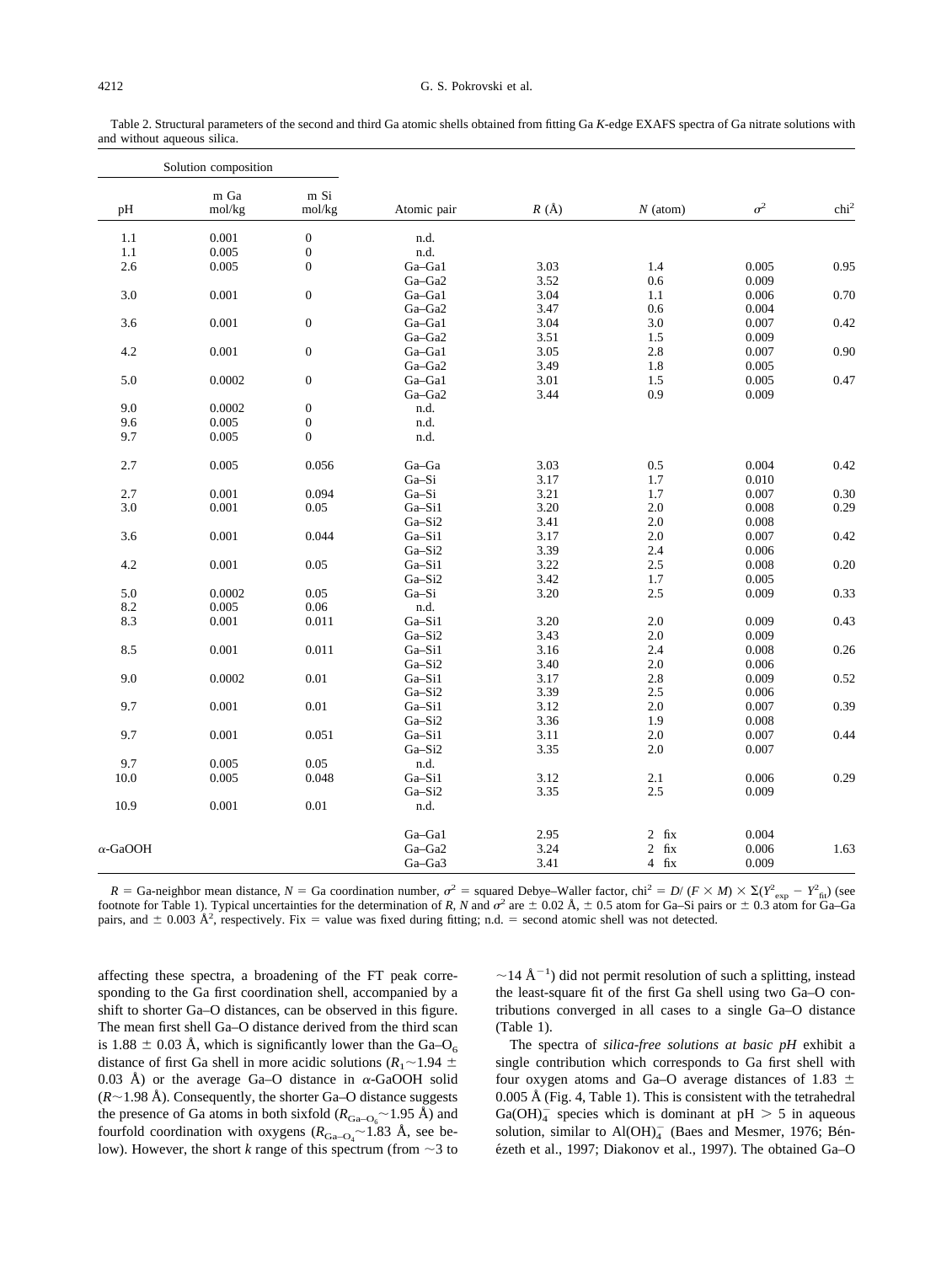<span id="page-11-0"></span>

Fig. 9. Evolution of the FT of EXAFS spectra of three successive scans of a 0.0002 molal Ga nitrate solution at  $pH = 5$ . The numbers on the figure correspond to the time (in hours) elapsed between the solution preparation and spectra acquisition.

distances are typical for a tetrahedral environment, and in agreement with those found by EXAFS spectroscopy in highly concentrated sodium gallate solutions (Ga–O = 1.80 Å, 0.5 m Ga, [Dooryhee et al., 1990\),](#page-18-0) and those for tetrahedral Ga in the framework of Ga-bearing zeolites (Ga–O =  $1.78-1.85$  Å, [Behrens et al., 1995; Fricke et al., 2000\)](#page-18-0), alkali gallosilicate glasses (Ga–O = 1.83 Å, [Higby et al., 1988\)](#page-19-0), and  $\beta$ -Ga<sub>2</sub>O<sub>3</sub>  $(Ga-O = 1.83-1.86 \text{ Å}, \text{Ahman et al., 1996}).$ 

### *4.2.2. Second and third atomic shells*

*At pH lower than 2,* the minor feature observed at 3.5 Å on the FT spectra [\(Fig. 4b](#page-5-0), not corrected for phase shift) might correspond to multiple scattering paths within the symmetrical GaO<sub>6</sub> octahedron [\(Lindqvist-Reis et al., 1998\).](#page-19-0) At higher pH, this contribution vanishes, and another important second shell feature is observed, with its intensity growing with increasing pH. This feature is similar to that of  $\alpha$ -GaOOH, and corresponds to several Ga–Ga pairs with distances ranging from 3.00 to 3.50 Å. The appearance of Ga–Ga contributions clearly demonstrates the formation of Ga polymerized hydroxide complexes. The second shell feature was successfully fitted using two Ga–Ga subshells with distances of  $3.01 \le R_1 \le 3.04$  and  $3.45 \le R_2 \le 3.50$  Å [\(Table 2,](#page-10-0) [Fig. 7\)](#page-7-0). From the analogy with Ga oxy-hydroxide solids whose structures consist of Ga–O/  $(OH)$ <sub>6</sub> octahedra sharing their faces ( $R_{Ga-Ga}$  = 2.84 Å in

 $\alpha$ -Ga<sub>2</sub>O<sub>3</sub>, [Michot et al., 2000\),](#page-19-0) edges ( $R_{\text{Ga-Ga}} = 2.95\text{--}3.25 \text{ Å}$  in  $\alpha$ -GaOOH and  $\beta$ -Ga<sub>2</sub>O<sub>3</sub>, [Pye et al., 1977; Ahman et al., 1996\)](#page-19-0) and/or double corners ( $R_{Ga-Ga}$  = 3.40 Å in  $\alpha$ -GaOOH, [Pye et](#page-19-0) [al., 1977\),](#page-19-0) the Ga–Ga distances derived for the hydrolyzed solutions can be attributed to polymeric species with edge and double-corner sharing  $Ga-O<sub>6</sub>$  octahedra. These structures found in our dilute solutions are similar to those of Ga(III), Fe(III), and Cr(III) hydroxide polymeric species formed in concentrated solutions (0.2–1.0 mol) during the hydrolysis of nitrate or chloride salts of these metals [\(Michot et al., 2000;](#page-19-0) [Combes et al., 1989; Bottero et al., 1994; Jolivet et al., 1994\).](#page-19-0) Note that beyond-the-first Ga shells of all hydrolyzed solutions investigated in this study were reasonably fitted using two Ga–Ga contributions at  $\sim$ 3.0 and  $\sim$ 3.5 Å, in accordance to the degree of freedom for our EXAFS spectra between 4 and 7 [\(Stern, 1993\)](#page-20-0). The addition of a third Ga–Ga shell (for example, at  $\sim$ 3.3 or 3.9 Å) led to highly correlated and often unreasonable Debye–Waller factors and coordination numbers and decreased significantly the goodness-of-fit parameter. Consequently, taking into account the signal-to-noise ratio and *k* range of the spectra of the dilute solutions investigated in this study, a two-shell model was kept throughout analysis of Ga hydrolysis in acid solutions.

*At*  $2.5 \leq pH \leq 3$ , the numbers of Ga edge-sharing and corner-sharing neighbors ( $N_{\text{edge}} = 1.2 \pm 0.2$  and  $N_{\text{corner}} = 0.6$  $\pm$  0.3, respectively) are independent of Ga concentration and close to those found by [Michot et al. \(2000\)](#page-19-0) for concentrated  $(\sim 0.3 \text{ m}$  Ga nitrate) solutions at similar pH. *In the pH region 3.5–4.5*, the Ga–Ga features are very similar [\(Fig. 4](#page-5-0)), and give Ga–Ga distances and number of neighbors of  $3.05 \pm 0.02$ ,  $3.50$  $\pm$  0.02 Å, and 2.9  $\pm$  0.2, 1.7  $\pm$  0.2 Ga atoms, respectively (see [Table 2](#page-10-0)). Our NMR measurements at  $pH \ge 2.5$  in more concentrated Ga solutions (0.05–0.3 m) clearly show the formation of the  $Ga_{13}$  cation of Keggin-type structure, analogous to  $Al_{13}$ . In this structure [\(Fig. 11](#page-14-0)), each of the 12 Ga atoms in octahedral coordination "sees" three octahedral neighbors at 3.04 Å linked by edges ( $N_{\text{mean}} = 12^{\text{oct}} \times 3/13 = 2.8$ ) and one central tetrahedral Ga at 3.50 Å ( $N_{\text{mean}} = (12^{\cot} \times 1 + 1^{\text{ter}} \times$  $12/13 = 1.85$ . Thus, the coordination numbers derived in this study strongly suggest that  $Ga_{13}$  is the dominant Ga species at these pH in our dilute solutions. Note that the presence of a single central tetrahedrally coordinated Ga cannot be detected directly from the analysis of the first Ga–O shell:  $N_{\text{mean(Ga-O)}}$ would be equal to  $(12 \times 6 + 1 \times 4)/13 = 5.85$  in the ideal case of 100% predominance of  $Ga_{13}$  in solution, which is in the limit of the uncertainties (6  $\pm$  0.3) when determining  $N_{Ga-O}$  (see above, and [Table 1\)](#page-9-0).

*At higher pH (5.0),* the Ga–Ga average distances decrease slightly  $(3.01 \text{ and } 3.44 \text{ Å})$  which could be attributed to the hydrolysis of the  $Ga_{13}$  cation and formation of precursors of  $\alpha$ -GaOOH (Ga–Ga distances = 2.97, 3.23, and 3.40 Å, [Pye et](#page-19-0) [al., 1977\)](#page-19-0), which rapidly precipitates at pH around 5. Indeed, the EXAFS spectrum and its Fourier transform for a  $2 \times 10^{-4}$ m Ga solution at pH 5 exhibit additional second-shell contributions and a higher noise than the spectra at lower pH [\(Figs.](#page-5-0) [4a and 4b\)](#page-5-0). This can be explained by the rapid kinetics of both transformation of  $Ga_{13}$  and formation of  $Ga(OH)_{3}/GaOOH$ nuclei, which was faster than the time required for a single scan acquisition  $(\sim 50 \text{ min})$ . Like the first shell (see above), the second shell of Ga evolves significantly with time (Fig. 9). The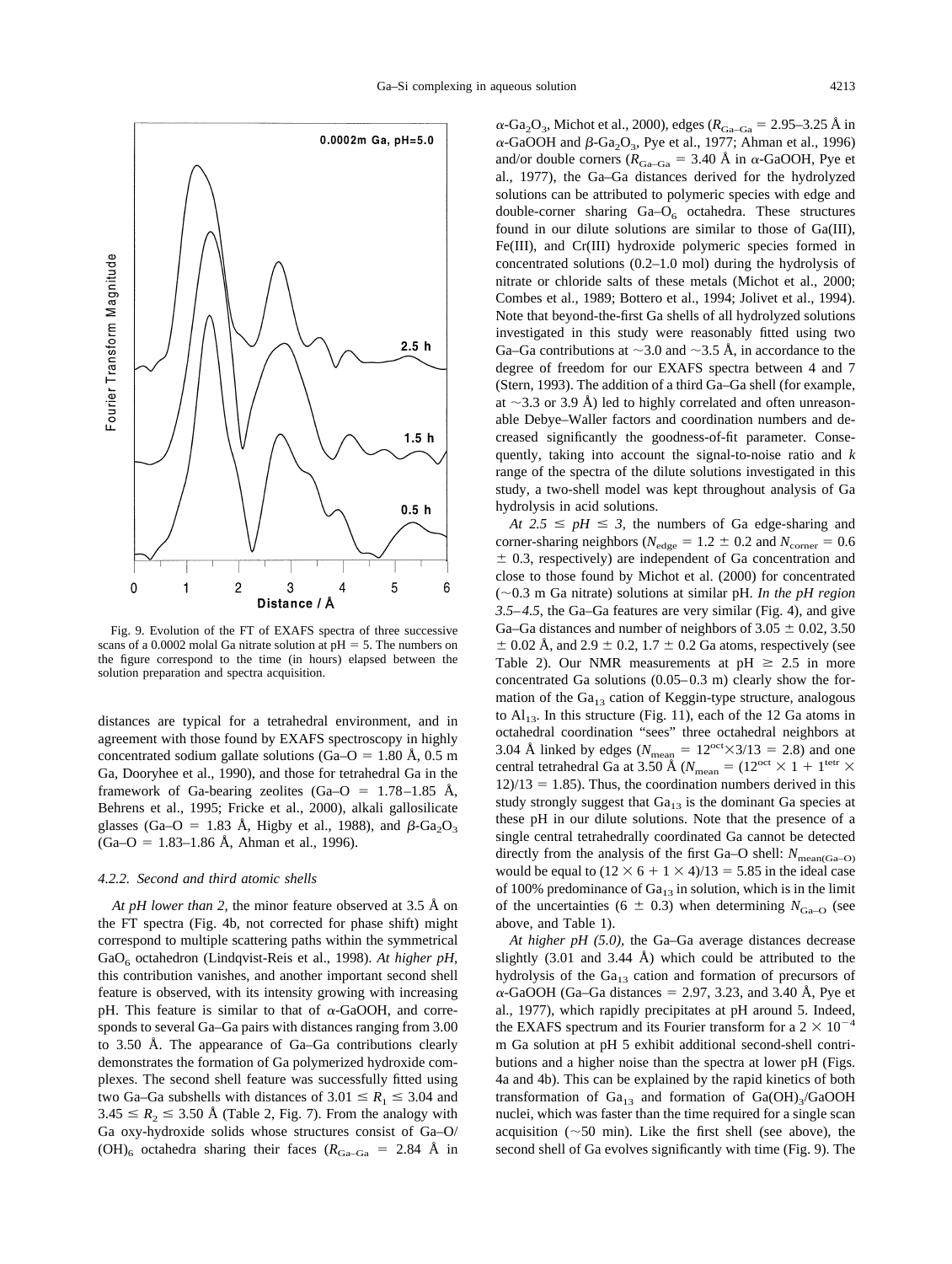hydrolysis of the  $Ga_{13}$  cation with increasing pH and before the precipitation of Ga hydroxides is likely to proceed through the formation of larger polymeric hydroxide complexes in which a part of Ga is tetracoordinated, as suggested from the analysis of the first shell (Sect. 4.2.1). Note, that our NMR spectroscopy measurements at higher Ga concentration  $(\sim 0.1-0.2 \text{ m})$  and  $pH > 2.9$  (see above) also suggest the hydrolysis and polymerization of  $Ga_{13}$ , and the presence of significant amount of tetracoordinated gallium in the new polycations formed.

### **4.3. EXAFS Analysis of Silica-Bearing Solutions**

# *4.3.1. First atomic shell*

*In the presence of aqueous silica at basic pH,* the first shell Ga– $O_4$  distances are distinctly lower (by 0.02 to 0.03 Å) than for their Si-free analogs. This bond shortening can be explained by the replacement of free OH groups in the  $Ga(OH)<sub>4</sub><sup>-</sup>$  species by –O– bridges and formation of Ga–O–Si bonds.

*In the presence of aqueous silica at acid pH* (2.7  $\leq$  pH  $\leq$ 5.0) important changes occur in the first coordination shell of gallium. The examination of the EXAFS spectra of Si-bearing solutions reveals distinct amplitude changes and phase shifts in comparison to those for their Si-free analogs ([Figs. 4a](#page-5-0) and 5a). The first shell Ga–O contribution to the Fourier transform ([Fig.](#page-6-0) [5b](#page-6-0)) is shifted to shorter distances, which is also manifested by a phase shift of its IFT ([Fig. 6](#page-7-0)). The modeling of the first Ga coordination shell (Ga–O) revealed a change in the number of neighbors (4  $\pm$  0.5) and Ga–O distance (1.81  $\pm$  0.01 Å) in comparison to the acid solutions without silica (see above). These parameters are surprisingly close to those found for the first shell of Ga in basic solutions.

*At more acid pH (pH2.7) and moderate Si/Ga ratios (Si/*  $Ga \sim 10$ ), Ga first shell atomic environment was found to be intermediate between those in the polymeric Ga hydroxide species and Ga–silicate complexes at higher pH or Si concentrations. Two Ga–O distances were detected, corresponding to octahedral  $(R_1 = 1.94 \text{ Å})$  and tetrahedral  $(R_2 = 1.81 \text{ Å})$ environment [\(Table 1](#page-9-0)). The Ga–O coordination number corresponding to the shorter distance ( $N_2 = 1.2$ ) implies that about 20–25% of Ga is in tetrahedral configuration.

### *4.3.2. Second and third atomic shells*

*At basic pH (pH*  $\geq$  *8),* two new distinct contributions (at  $\sim$ 2.7 and  $\sim$ 3.1 Å, not corrected for phase shift) were detected beyond the first shell ([Fig. 5b](#page-6-0)). Their intensities are independent of Ga concentration, but grow with increasing Si content and decreasing pH ([Figs. 10a and 10b\)](#page-13-0), thus suggesting that these contributions arise from silicon atoms in the second coordination shell of gallium. Analysis of this shell was performed using two Ga–Si sets of structural parameters. To diminish the strong correlations between number of neighbors (*N*) and DW factors, the  $\sigma^2$  values for both Ga–Si shells were restricted during the fitting to the range 0.002–0.02. These values are typically found at ambient temperature for metal– silicon second shell pairs in zeolites (e.g., [Dooryhee et al.,](#page-18-0) [1990\)](#page-18-0) and metal-Si/As/Se pairs in the surface complexes formed during silicate/arsenate/selenate sorption on or coprecipitation with Fe and Cr hydroxides (e.g., [Fendorf et al., 1994;](#page-19-0) [Waychunas et al., 1993; Manceau and Charlet, 1994\)](#page-19-0). The high

uncertainties associated with the derived  $N_{\text{Ga-Si}}$  values ([Table](#page-10-0) [2\)](#page-10-0) are due to the weak signal arising from the Ga–Si contributions. Nevetheless, this signal is significantly higher than the spectral noise as demonstrated by fits of raw total EXAFS spectra [\(Fig. 8](#page-8-0)). It can be seen in this figure that adding two Ga–Si contributions to the fit of raw spectra of Si-bearing solutions considerably improves the fit quality. The influence of  $MS$  scattering paths within the Ga- $O_4$  tetrahedron and Ga-O- $Si(O/OH)_{3}$  structures, and of the possible presence of the  $N(CH_3)_4^+$  cation in the outer coordination shell were also tested, but they were found not to contribute to the Ga–Si signal within errors. Reasonable fits were obtained for two Ga–Si contributions with  $R_2 = 3.12-3.20 \text{ Å}, N_2 = 2.0 \pm 0.5, \text{ and } R_3$  $=$  3.35–3.43 Å,  $N_3$  = 1.5  $\pm$  0.5 ([Figs. 7](#page-7-0) and [8](#page-8-0); [Table 2](#page-10-0)). The first Ga–Si distance is in agreement with that derived by [Doory](#page-18-0)[hee et al. \(1990\)](#page-18-0) for Ga–Si pairs in their EXAFS study of Ga–Si alkaline gels ( $R_{Ga-Si} = 3.11-3.14$  Å). These Ga–Si distances are very close to those found in crystalline sodium gallozeolites [\(Dooryhee et al., 1990; Nenoff et al., 1994\)](#page-18-0) implying a similar Ga atomic environment in zeolites and their precursors formed from concentrated Ga–Si alkaline solutions. The second Ga–Si distance  $(R_3 = 3.35-3.43 \text{ Å})$  is close to those found by EXAFS spectroscopy in hydrothermally synthesized pentasil silicates  $(Ga-Si = 3.45-3.50 \text{ Å}$ , [Okabe et al., 1991\).](#page-19-0) The existence of two different Ga–Si distances is likely to imply formation of two different types of aqueous complexes (see below).

*At moderately acid pH* (2.7  $\leq$  *pH*  $\leq$  5.0), the Ga–Ga features observed in the second shell of the  $SiO<sub>2</sub>$ -free hydrolyzed Ga solutions, disappear in the presence of aqueous silica [\(Figs. 5a](#page-6-0) [and 5b\)](#page-6-0). Instead, two new weak features appear at  $\sim$ 2.7 and  $\sim$ 3.1 Å (not corrected for phase shift), which closely resemble those observed in the Ga–Si basic solutions, thus indicating the presence of analogous Ga–O–Si bonds. The modeling of these features was performed using one or two Ga–Si contributions in the manner similar to that for the basic Si-bearing solutions (see above and [Figs. 7](#page-7-0) and [8\)](#page-8-0). For 0.05 m Si, 0.001 m Ga solutions at pH  $3-4.5$  (Si/Ga = 50), two Ga–Si contributions were resolved with  $R_2 = 3.20 \pm 0.03$  Å,  $N_2 = 2.0 \pm 0.5$ , and  $R_3 = 3.40 \pm 0.02$  Å,  $N_3 = 2 \pm 0.5$ . By contrast, in solutions with the highest Si/Ga mole ratio (Si/Ga =  $100-250$ : 0.05 m Si–0.0002 m Ga–pH = 5.0, and 0.094 m Si–0.001 m Ga–pH  $= 2.7$ , see [Table 2](#page-10-0)), only a single Ga–Si distance could be resolved ( $R_2 \sim 3.20$  Å). This is probably due to both the low Ga–Si signal in our dilute samples, and high structural disorder of Ga sites which attenuates the EXAFS signal. The difficulty in resolving Ga structural environment beyond its first coordination shell by XAFS or NMR spectroscopy has also been demonstrated for Ga–Si concentrated alkaline solutions, gels, glasses and even crystalline zeolites [\(Behrens et al., 1995;](#page-18-0) [Mortlock et al., 1992\)](#page-18-0).

*At more acid pH (pH*  $\sim$  *2.7) and moderate Si/Ga ratios*  $(Si/Ga = 10)$ , the presence of both Ga–Ga and Ga–Si contributions could be detected beyond the first shell at 3.03 Å and 3.17 Å, respectively [\(Table 2](#page-10-0)). The first distance corresponds to Ga octahedra linked by their edges as in Si-free Ga hydrolyzed solutions. Gallium–gallium number of neighbors is however significantly decreased ( $N_{\text{edge}} = 0.5$ ) in comparison to that in the Si-free solutions of the same pH ( $N_{\text{edge}} = 1.4$ ). No Ga–Ga distances at 3.5 Å corresponding to double corner linkages were detected in the presence of Si. The Ga–Si distance of 3.17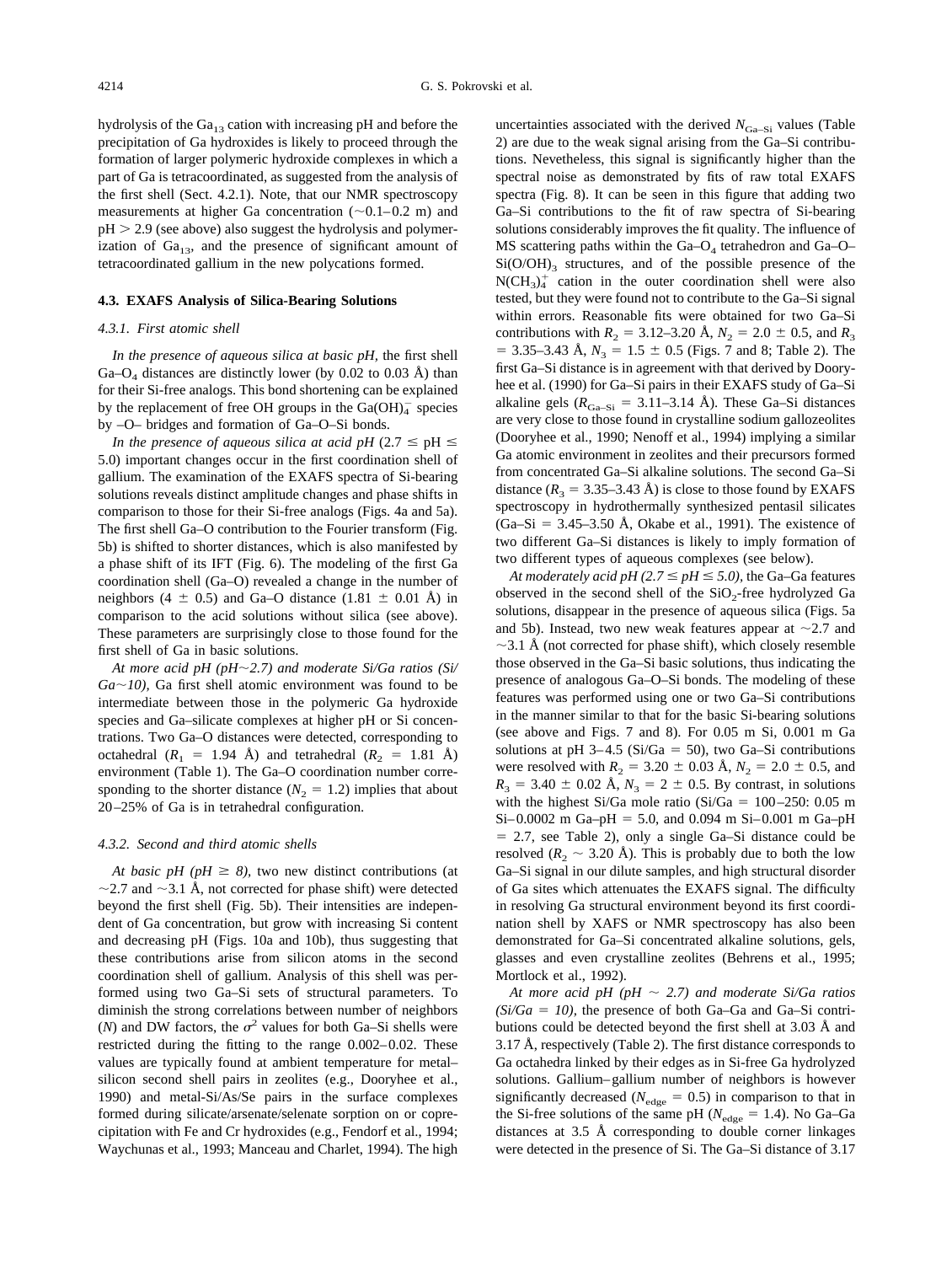<span id="page-13-0"></span>

Fig. 10. Evolution of the second coordination shell of Ga shown as the Fourier transform (not corrected for phase shift) of the EXAFS spectra of basic Ga–Si solutions as a function of pH (a), and Ga and Si concentration (b).

Å is also very close to that found in tetrahedral Ga–Si complexes at higher pH. As it was inferred from the analysis of the first shell (Sect. 4.3.1), about 20% of total Ga is present in tetrahedral coordination in this solution. If this  $[4]$ Ga were entirely complexed with four silicic acid ligands, the overall Ga–Si coordination number would be only 0.8. The experimental value is significantly higher ( $N_{Ga-Si} \sim 1.7 \pm 0.5$ ), implying that both  $^{[6]}Ga-Si$  and  $^{[4]}Ga-Si$  bonds are likely to be present in this solution.

#### **5. DISCUSSION**

# **5.1. Gallium Hydrolysis**

The XAFS and NMR results of this study demonstrate that the  $Ga^{3+}$  cation rapidly hydrolyzes in dilute aqueous solution via formation of Ga oxy-hydroxide polynuclear species composed of  $Ga(O/OH/H_2O)_6$  octahedra linked together by their edges and double corners. In this respect, Ga hydrolysis is similar to that observed for Fe<sup>3+</sup>,  $Cr^{3+}$  and probably  $Al^{3+}$ cations [\(Baes and Mesmer, 1976; Jolivet et al., 1994\).](#page-18-0) However, some differences in the stoichiometry and species distribution for these  $M^{3+}$  cations arise since the early stages of hydrolysis. *At low OH/Ga ratios (pH*  $\leq$  3.0) the coordination numbers derived in this study for the Ga–Ga edge ( $R_{\text{edge}}$ ) 3.04 Å) and double corner ( $R_{\text{corner}} = 3.50$  Å) linkages ( $N_{3.04 \text{ Å}}$  $= 1.1-1.4$ ,  $N_{3.50 \text{ Å}} = -0.6$ ) could imply either the formation of the Ga<sub>13</sub> polycation (e.g., 30% Ga<sub>13</sub> + 70% monomeric Ga(OH)<sub>n</sub>), or the presence of a mixture of smaller different polymers like edge and double-corner shearing di-, tri, or tetramers whose schematic structures are represented in [Fig.](#page-14-0) [11](#page-14-0). Analogous species were also proposed by [Michot et al.](#page-19-0) [\(2000\)](#page-19-0) for early stages of Ga hydrolysis in highly concentrated (0.3 m Ga) solutions. Similar polycations were suggested as intermediate species leading to the formation of two types of edge-linked tetramers during the early stages of  $Cr^{3+}$  hydrolysis [\(Jolivet et al., 1994\).](#page-19-0) Small polynuclear species of iron (III) are less stable than their Ga analogs: Fe edge-linked dimers and double-corner trimers rapidly form larger polymers with  $\beta$ -FeOOH-like structures (i.e., "Fe<sub>24</sub>" polycation, [Bottero et al.,](#page-18-0) [1994\)](#page-18-0).

*For OH/Ga ratios higher than 2,* the numbers of Ga neighbors and Ga–Ga distances derived from our EXAFS analysis, together with the NMR signal arising from the  $Ga-O_4$  tetrahedron, clearly demonstrate that the  $Ga_{13}$  cation of Keggin-type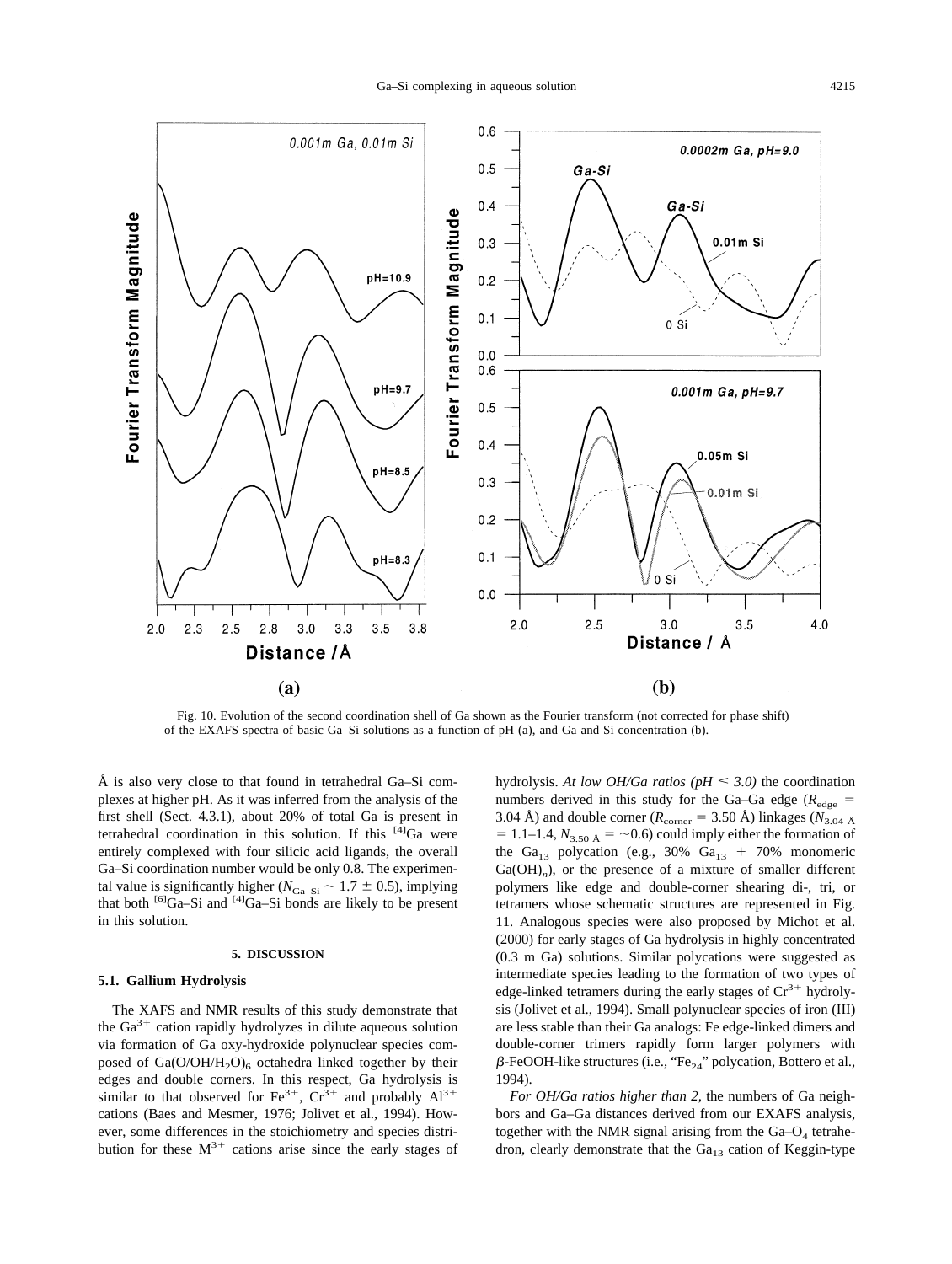<span id="page-14-0"></span>

Fig. 11. Schematic structures of Ga hydroxide complexes formed as a function of pH in aqueous solution during  $Ga<sup>3+</sup>$ hydrolysis.

structure is the dominant species in our solutions of low to moderate Ga concentration  $(0.0002 \le m_{Ga} \le 0.1)$ . The Ga<sub>13</sub> formation was also reported for more concentrated Ga nitrate and chloride solutions at similar hydrolysis ratios [\(Bradley et](#page-18-0) [al., 1990a, 1990b; Michot et al., 2000\).](#page-18-0)

*At pH above 4.5,* the  $Ga_{13}$  cation seems to transform into more disordered GaOOH–Ga(OH)<sub>3</sub> precursors (see Sect. 4.2.1) which is manifested by the decrease of Ga–Ga number of neighbors and Ga–Ga distances (see [Table 2,](#page-10-0) the  $2 \times 10^{-4}$  Ga solution at pH 5). In this respect, the  $Ga_{13}$  polycation is less stable than its aluminum analog which could be isolated in crystalline state by precipitation of basic Al sulfates and selenates at OH/Ga ratios higher than 2 [\(Johansson, 1962a,](#page-19-0) [1962b\).](#page-19-0) The rapid transformation of  $Ga_{13}$  observed in this study by EXAFS and NMR spectroscopy, respectively, at  $pH > 4.5$ at low Ga concentrations ( $< 0.001$  m) and at pH  $> 2.9$  in more concentrated solutions  $(\geq 0.1 \text{ m})$ , is likely to proceed via the formation of less ordered bigger polymeric species having significant proportions of tetracoordinated Ga with a similar geometry as in  $Ga_{13}$ . These polymers are supposed to exist in a very narrow pH range, rapidly forming Ga-hexa-coordinated hydroxide solids. More studies are needed to establish their exact structure and stability. The schematic structures of the Ga hydroxide polymers proposed to form in this study as a function of hydrolysis progress are presented in Fig. 11.

The results of our study on the hydrolysis of  $Ga(NO<sub>3</sub>)<sub>3</sub>$  dilute solutions can be compared with Ga speciation calculated using thermodynamic data on Ga hydroxide complexes deduced from potentiometric and solubility studies carried out at Ga concentrations below 0.01 m. In [Fig. 12](#page-15-0) the distribution of Ga hydroxide complexes in a  $10^{-3}$  m Ga solution is calculated as a function of pH at 25 °C. These calculations were performed at ionic strength 0.1, using the equilibrium formation constants for the  $Ga(OH)_{1-4}$  mononuclear species from Bénézeth et al. [\(1997\)](#page-18-0), and those for Ga polymers from [Baes and Mesmer](#page-18-0) [\(1976\)](#page-18-0). The generic formula " $Ga_{26}(OH)_{26}^{13+}$ " was tentatively ascribed by the latter authors to a set of different polymeric species including the  $Ga_{13}$  and  $Ga_{40}$  polycations which were

detected via potentiometric titrations. It can be seen in [Fig. 12](#page-15-0) that, in a  $10^{-3}$  m Ga solution, polymeric species begin to form in significant amounts ( $> 10\%$  of total Ga) above pH 3.5–3.7. Our EXAFS measurements show that, at this pH, Ga speciation is almost entirely dominated by the  $Ga_{13}$  species. Thus, the available equilibrium constants for the Ga polymers underestimate significantly their stabilities. Our EXAFS results can therefore help future potentiometric and solubility studies to better quantify the stability of aqueous Ga polymers in dilute solutions.

# **5.2. Stoichiometry and Structure of Ga–Si Aqueous Complexes**

EXAFS and NMR measurements reported in this study demonstrate that aqueous silica forms stable complexes with gallium via the constitution of Ga–O–Si bonds. In these complexes Ga exhibits a tetrahedral atomic environment with oxygens not only at basic and neutral, but also at moderately acid pH, where it is normally hexa-coordinated with oxygens in its hydroxide complexes. The striking similarity of second and third Ga shell atomic environments found by EXAFS spectroscopy in our study implies that similar Ga–silicate complexes form over a wide pH range  $(3 \leq pH \leq 10)$ . The 3.11–3.20 Å Ga–Si distance determined in the second coordination shell of Ga corresponds to Ga–O–Si bond angles of 125°–135° and closely resembles Ga atomic environment in zeolite structures where tetrahedral Ga substitutes for silicon (or aluminum) in the zeolite framework rings composed typically of four to six (Si,Al)O<sup>4</sup> tetrahedra [\(Barrer, 1982; Fricke et al., 2000\)](#page-18-0). It can be thus assumed that these Ga–Si distances correspond to aqueous Ga–Si complexes having a cyclic structure. Cyclic gallosilicate species, which form by exchange of  $SiO<sub>4</sub>$  and GaO<sub>4</sub> tetrahedrons in the already existing silica cyclic polymers, were also reported for concentrated Ga–Si solutions using NMR spectroscopy [\(Mortlock et al., 1992\)](#page-19-0).

The second Ga–Si distance evidenced in this study  $(R_2 =$ 3.39  $\pm$  0.04 Å) matches Ga–O–Si angles of 165  $\pm$  5 °. These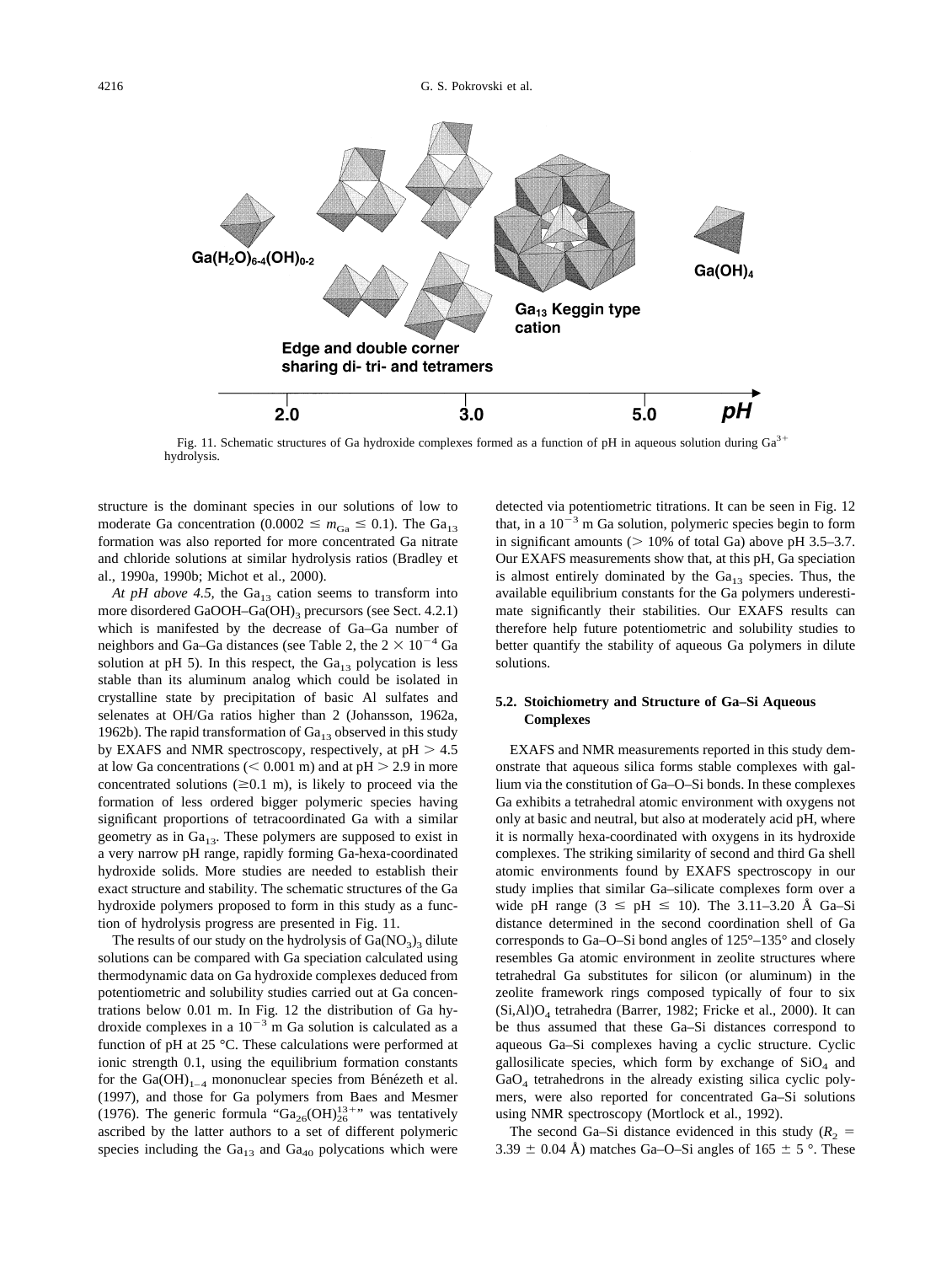<span id="page-15-0"></span>

Fig. 12. Distribution of Ga hydroxide species in a 0.001 m Ga nitrate solution as a function of pH at 25 °C. Calculations were performed using the stability constants for Ga species reported by [Baes and Mesmer \(1976\)](#page-18-0) and Bénézeth et al. (1997).

values are likely to correspond to noncyclic, chain-like complexes in which  $GaO<sub>4</sub>$  is surrounded by two to four silicate anions. Note that similar di-, tri-, and tetrasilicate complexes were reported using NMR spectroscopy for Al  $(Q^2_{A1}, Q^3_{A1})$ , and  $Q^4$ <sub>Al</sub>) in basic solutions with high Si/Al ratios [\(Kinrade and](#page-19-0) [Swaddle, 1989; Pokrovski et al., 1998\)](#page-19-0). The tentative schematic structures of the Ga–Si complexes found in this study are represented in [Figure 13.](#page-16-0)

Another type of Ga–Si interactions inferred from EXAFS spectra of strongly acid solutions is likely to involve linkages between hexa-coordinated gallium and silicic acid. The Ga–Si distance of 3.17 Å, found in a 0.005 m Ga, 0.056 m Si solution at pH 2.7 (see Sect. 4.3.2), might correspond to silica forming double-corner linkages with two adjacent Ga octahedra. Similar geometries have been found in the case of Fe–Si complexation [\(Pokrovski et al., 2001\)](#page-19-0) or arsenate and selenate adsorption on Fe-hydroxides [\(Waychunas et al., 1993; Manceau and Charlet,](#page-20-0) [1994; Manceau, 1995\)](#page-20-0). More measurements are required however to better quantify this type of Ga–Si interaction in strongly acid solutions.

# **5.3. Stabilities of Ga–Si Complexes in Natural Waters**

The results obtained in this study demonstrate, for the first time, an important effect of silica, at the atomic scale, on the hydrolysis of gallium. Through its complexation with gallium, aqueous silica greatly hampers the formation of Ga polymeric hydroxide species and thus the precipitation of Ga oxy-hydroxides at pH typical of natural waters ( $pH > 3$ ). An analogous effect of aqueous silica is observed for Al hydrolysis. For example, polymeric hydroxyalumino–silicate complexes were found to form in significant amounts at ambient temperature in the neutral pH range and serve as precursors for immogolite and allophane formation [\(Exley and Bishall, 1992, 1993; Xu](#page-19-0) [and Harch, 1993\)](#page-19-0). Moreover, ample evidence exists for Al–Si complex formation in basic solutions in a wide range of Al and Si concentrations (e.g., Guth et al., 1974a, 1974b; [1980; Wada](#page-19-0) [and Wada, 1981; Kinrade and Swaddle, 1989; Gout et al., 2000,](#page-19-0) references therein). At the low Ga (Al) and Si concentrations of natural waters ( $m_{Ga}$  < 10<sup>-6</sup> m,  $m_{Al}$  < 10<sup>-4</sup>,  $m_{Si}$  < 10<sup>-3</sup> m, Bénézeth et al., 1997; Diakonov et al., 1997), both Ga (Al) and Si speciation is entirely dominated by monomeric hydroxide species. The silica linkages with tetrahedral and octahedral Ga, demonstrated in this study, imply two different mechanisms of Si interactions with  $^{[6]}Ga$  and  $^{[4]}Ga$  monomeric hydroxide species, respectively,

$$
{}^{[6]}Ga(OH)_n(H_2O)_{6-n}^{3-n} + Si(OH)_4^0
$$
  
=  $(H_2O)_{5-n}^{[6]}GaOSi(OH)_3^{2-n} + H_3O^+, \qquad 0 \le n \le 3, pH \le 4,$  (1)

$$
^{[4]}Ga(OH)_4^- + Si(OH)_4^0
$$
  
=  $(OH)_3^{[4]}GaOSi(OH)_3^- + H_2O$  at pH > 4. (2)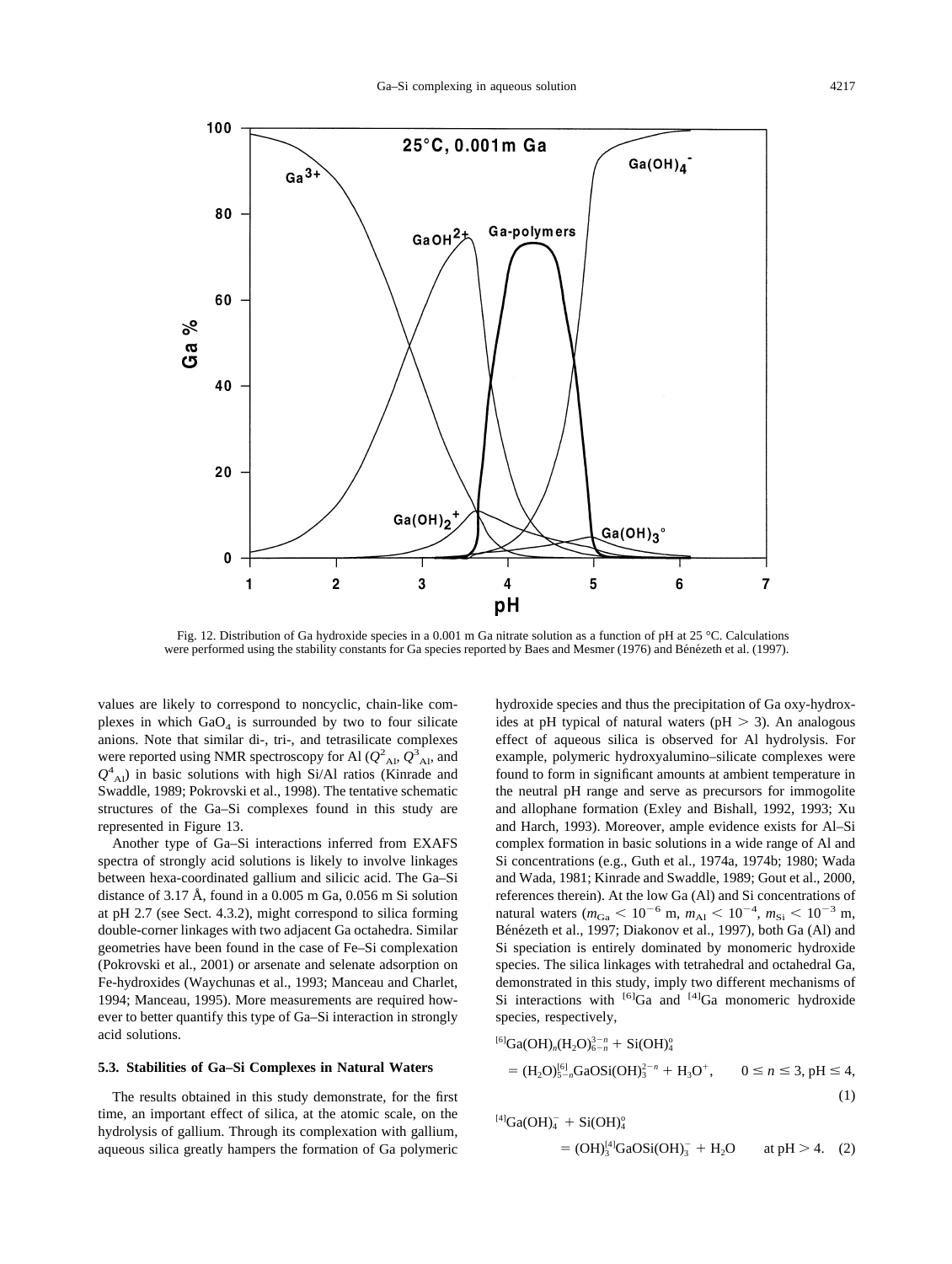<span id="page-16-0"></span>

Fig. 13. Schematic structures of Ga–Si complexes proposed in this study from EXAFS and NMR measurements. Complexes (4, 5, 6) were found to form in our experimental solutions at pH  $> 2.7$  and  $m_{\rm Si} > 0.01$  m. Complexes (2 and 3) are likely to form in strongly acid solutions ( $pH < 3$ ) at moderate Si concentrations ( $m_{Si} < 0.05$  m). Complex (1) is assumed to exist in neutral to basic dilute Si solutions based on the analogy with Al–Si species [\(Pokrovski et al., 1998\).](#page-19-0)

The proposed reactions are analogous to those recently found for Al–Si interactions in very dilute solutions ( $m_{\text{Al,Si}} \leq 0.001$ ) m), where  $Al^{3+}$  and  $Al(OH)<sub>4</sub>$  form 1:1 complexes with silicic acid, respectively, at acid and basic pH [\(Pokrovski et al., 1996](#page-19-0) and references therein; [Pokrovski et al., 1998\).](#page-19-0)

The first reaction is likely to proceed through the substitution of a water molecule by a silicic acid ligand in the first hydration sphere of the hexa-coordinated  $Ga^{3+}$  cation [\(Pokrovski, 1996\).](#page-19-0) This mechanism is similar to that assumed for the hydrolysis of metallic di- and tri-valent cations [\(Jolivet et al., 1994\)](#page-19-0). The similarity between the mechanisms of formation of hydroxide and silicate complexes in acid solution is illustrated in [Fig. 14,](#page-17-0) where the equilibrium constants of metal–silica complexation reaction (analogous to reaction (1) for  $n = 0$ ) available in the literature for different cations (Na<sup>+</sup>, Ca<sup>2+</sup>, Mg<sup>2+</sup>, UO<sub>2</sub><sup>+</sup>,  $La^{3+}$ ,  $Al^{3+}$ ,  $Fe^{3+}$ ) are plotted versus their first hydrolysis constants. The good linear correlation (squared correlation coefficient  $= 0.97$ ) apparent in this figure suggests that both OH<sup>-</sup> and  $OSi(OH)_3^-$ , which contain negatively charged oxygen donors, form with many metal ions complexes of similar structures and thermodynamics. Similar free energy relationships were demonstrated for many metallic cations between their hydroxide and O-containing organic ligand complexes in aqueous solution [\(Martell and Hancock, 1996\),](#page-19-0) or complexes adsorbed on oxy-hydroxide mineral surfaces [\(Stumm, 1992\).](#page-20-0) The linear relationship presented in our study allows estimation of the stability of metal–silicate complexes for which there are no available data. The equilibrium constant at 25 °C for reaction (1) between  $Ga^{3+}$  and silicic acid can be thus estimated from the above correlation and using the first hydrolysis constant of

Ga<sup>3+</sup> from Bénézeth et al. (1997): log  $K_1^{Si} = -0.7 \pm 0.2$ . Speciation calculations carried out using this constant indicate that the GaOSi(OH) $_3^{2+}$  complex can account for only 10% to 15% of the total Ga at pH between 3 and 4 in the presence of 30 ppm of aqueous silica.

Complexes between the monomeric hydroxide species  $(GaOH<sup>2+</sup>, Ga(OH)<sup>2</sup>_{2}$ , and  $Ga(OH)<sup>o</sup>_{3}$  and silicic acid are expected to be even weaker than that with  $Ga^{3+}$  because the decrease of species charge should diminish metal–silica electrostatic attractions. This has been verified for Al(OH)*n*–acetate complexes (Bénézeth et al., 1994) and for  $Al(OH)_{1-3}$ –silicate complexes in which Al exists in sixfold coordination [\(Pok](#page-19-0)[rovski et al., 1996; Salvi et al., 1998\).](#page-19-0) Thus, by analogy with Al, silica complexes with the intermediate hydrolyzed Ga species in coordination 6 can be assumed to be negligible at silica concentrations of natural waters.

The formation of stable silicate species with gallium in fourfold coordination as demonstrated in this study, implies that, like for Al, Ga–Si complexation is much stronger when the metal takes the tetrahedral coordination. This is consistent with the formation of Ga–O–Si covalent bonds, similar to those observed for A1–Si complexes. The percentage of complexed Ga and the number of silicate ligands can be qualitatively related to the intensities of Ga–Si contributions to the Fourier transforms of EXAFS spectra obtained in this study. In Ga–Si bearing alkaline solutions, these intensities increase with decreasing pH from 11 to 8 at the same silica concentration ([Fig.](#page-13-0) [10a](#page-13-0)). This evolution of the stability of Ga–Si complexes with pH is very similar to that observed for Al–Si complexes from potentiometric and NMR [\(Pokrovski et al., 1998\),](#page-19-0) and Raman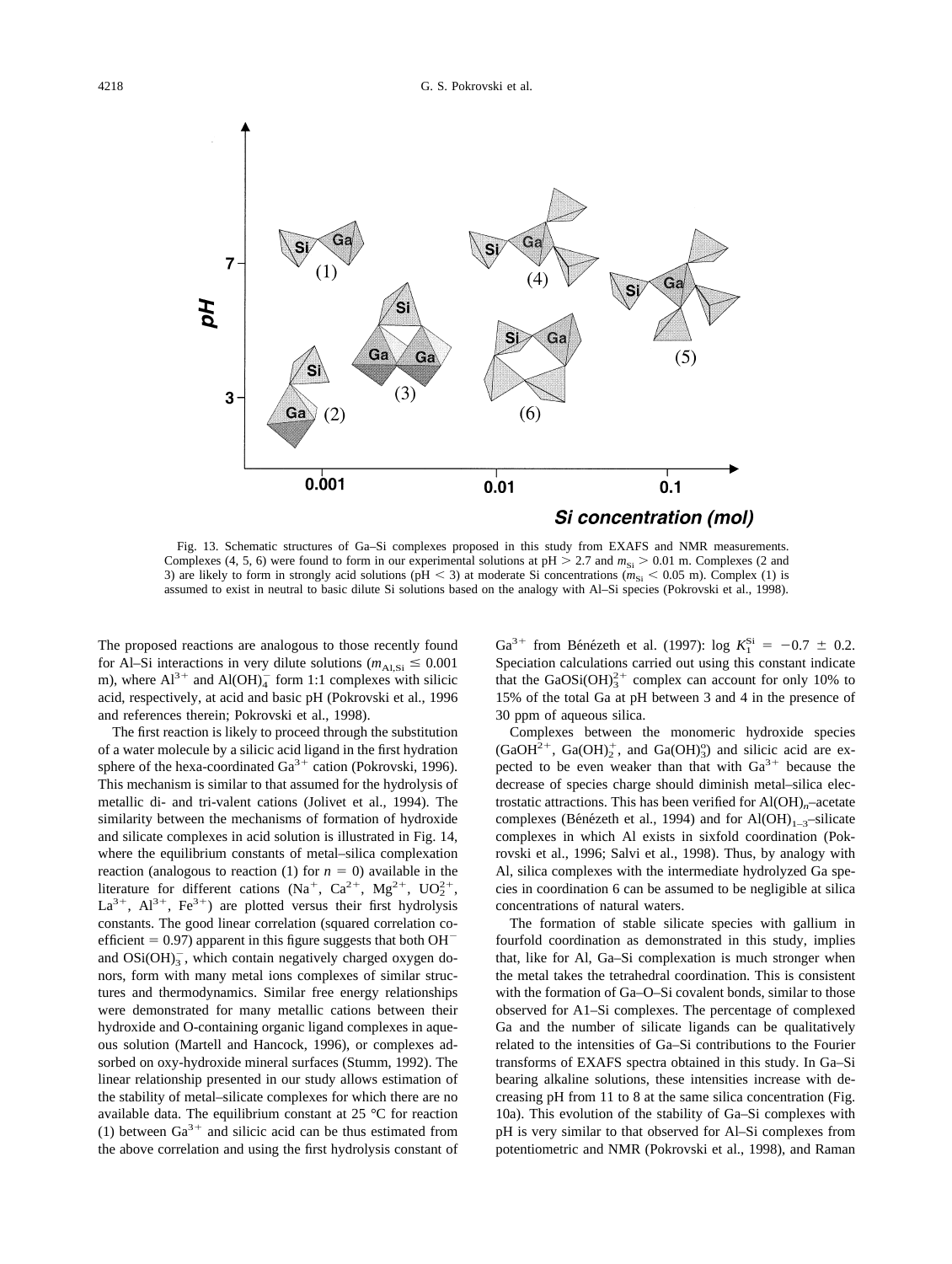<span id="page-17-0"></span>

Fig. 14. Logarithm of the complex formation constant between a metal cation and aqueous silicic acid  $(K_{\rm Si})$  as a function of the logarithm of the first hydrolysis constant of the metal  $(K<sub>OH</sub>)$  at 25 °C. Stability constants of metal–silica complexes were taken from Sillen and Martell (1964) for Na, [Santschi and Schindler \(1974\)](#page-20-0) for Ca and Mg, Pokrovski for La, [Pokrovski et al. \(1996\)](#page-19-0) for Al, [Satoh and Chopin \(1992\)](#page-20-0) for  $UO_2^{2+}$ , and [Weber and Stumm \(1965\)](#page-20-0) and [Olson and Melia](#page-19-0) [\(1973\)](#page-19-0) for Fe. The hydrolysis constants for the metals were taken from [Baes and Mesmer \(1976\)](#page-18-0). The circles stand for the data for corresponding cation, but the solid line represents a linear regression of these data:  $\log K_{\text{Si}} = 0.85 \log K_{\text{OH}} + 1.8$  $(R^2_{xy} = 0.97)$ . The star denotes Ga<sup>3+</sup> cation for which log  $K_{Si}$  was determined from the above correlation using the Ga<sup>3+</sup> first hydrolysis constant from Bénézeth et al. (1997).

spectroscopy measurements [\(Gout et al., 2000\).](#page-19-0) By analogy with aluminum, it can be suggested that, at the low silica and gallium concentrations of natural waters, the dimeric complex between  $Ga(OH)_4^-$  and silicic acid formed according to reaction (2) should be most probable. In the absence of data for metals other than Al, it is however difficult to quantify the stability of this [4]Ga–Si species. If we assume, in the first appoximation, that the equilibrium constant of reaction (2) for  $Ga(OH)_4^-$  is equal to that of the analogous reaction with  $\text{Al}(\text{OH})_4^-$  (log  $\text{K}_2^{\text{Al}}$  $= 3.7 \pm 0.2$  at 25 °C, [Pokrovski et al., 1998\)](#page-19-0), the  $(OH)_{3}GaOSi(OH)_{3}^{-}$  complex would account for about 90% of total Ga in the pH range from 4.5 to 10, for silica-rich soil solutions and waters from tropical watersheds  $(\sim 20-30$  ppm Si, [Viers et al., 1997\)](#page-20-0). Taking account of the easier tendency of Ga than Al to pass in tetrahedral coordination with increasing pH (above pH 4 and 7 for Ga and Al, respectively), Ga–Si complexes might be even more important than their Al analogs. More work is however needed to quantify their stabilities in dilute natural fluids. The results of our study imply that explicit account for Ga–Si complexing should be done when analyzing Ga mobility in surficial waters and the incorporation of this trace metal in clays and iron and aluminum oxy-hydroxides.

# **6. CONCLUDING REMARKS**

The results obtained in this study showed that Ga(III) hydrolysis in dilute solutions proceeds at early stages via formation of  $^{[6]}$ Ga polynuclear hydroxide complexes in which GaO<sub>6</sub> octahedra share common corners and edges, which is similar to Fe(III), Al, and Cr(III) hydrolysis. As hydrolysis progresses, these species are rapidly replaced by the  $Ga_{13}$  polycation, structurally similar to  $Al<sub>13</sub>$ , which becomes the dominant species at OH/Ga ratios  $(R)$  of  $\sim$  2. At higher *R*, and just before the Ga-hydroxide precipitation, both EXAFS and NMR measurements provide evidence that larger, less ordered, polynuclear Ga species with significant proportions of  $[4]$ Ga form at the expense of  $Ga_{13}$ . This new feature has not been observed for other  $M^{3+}$  cations like Al, Cr or Fe. At later hydrolysis stages  $(R > 3.5)$ , Ga, like Al, exhibits a tetrahedral coordination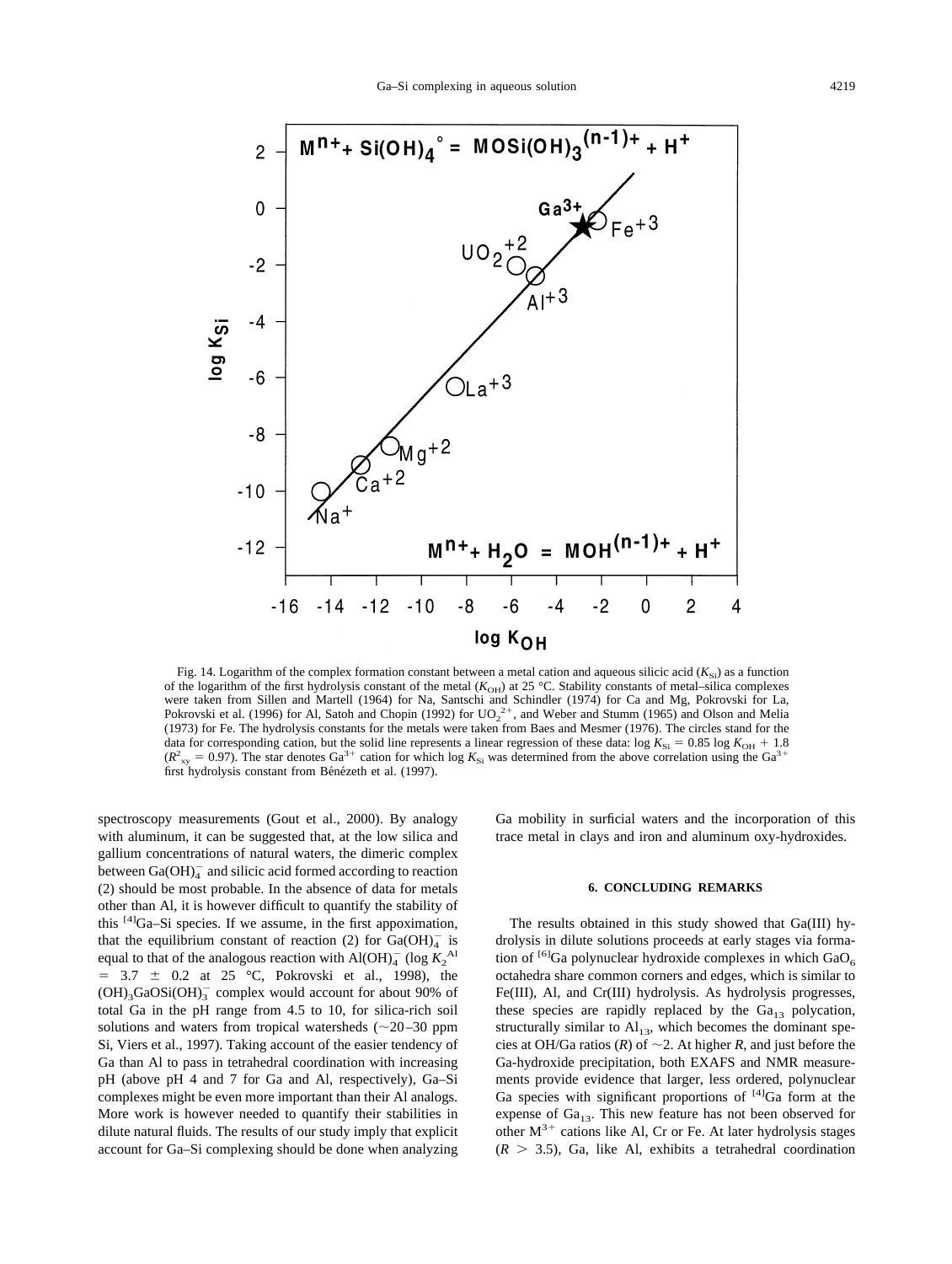<span id="page-18-0"></span>corresponding to the dominant  $Ga(OH)_4^-$  species, in agreement with previous studies. Important changes in Ga hydrolysis have been detected in

#### **REFERENCES**

- Aberdam D. (1998) SEDEM, a software package for EXAFS extraction and modelling. *J. Synchrotron Rad.* **5,** 1287–1297.
- Ahman J., Svensson G., and Albertsson J. (1996) A reinvestigation of -gallium oxide. *Acta Crystallogr. C* **52,** 1336–1338.
- Akitt J. W., Greenwood N. N., Khandelwal B. L., and Lester G. D.  $(1972)$ <sup>27</sup>Al nuclear magnetic resonance studies of the hydrolysis and polymerisation of the hexa-aquo-aluminum(III) cation. *J. Chem. Soc. Dalton Trans.* **1972,** 604–610.
- Akitt J. W. and Elders J. M. (1988) Multinuclear magnetic resonance studies of the hydrolysis of aluminum (III). Part 8. Base hydrolysis monitored at very high magnetic field. *J. Chem. Soc. Dalton Trans*. 1347–1355.
- Ankudinov A. L. and Rehr J. J. (1997) Relativistic spin-dependent X-ray absorption theory. *Phys. Rev. B* **56,** R1712–R1715.
- Baes C. F. Jr. and Mesmer R. E. (1976). *The Hydrolysis of Cations*. Wiley.
- Barrer R. M. (1982) *Hydrothermal Chemistry of Zeolites.* Academic.
- Bénézeth P., Castet S., Dandurand J.-L., Gout R., and Schott J. (1994) Experimental study of aluminum–acetate complexing between 60 and 200 °C. *Geochim. Cosmochim. Acta* **58,** 4561–4571.
- Bénézeth P., Diakonov I., Pokrovski G. S., Dandurand J.-L., Schott J., and Khodakovsky I. L. (1997) Gallium speciation in aqueous solution. Experimental study and modelling. Part II. Solubility of  $\alpha$ -GaOOH in acidic solutions from 150 to 250 °C and hydrolysis constants of gallium (III) to 300 °C. *Geochim. Cosmochim. Acta* **61,** 1345–1357.
- Behrens P., Kosslick H., Tuan V. A., Fröba M., and Niessendorfer F. (1995) X-ray absorption spectroscopic study on the structure and crystallization of Ga-containing MFI-type zeolites. *Microporous Mater.* **3,** 433–441.
- Birchall J. D., Exley C., Chappell J. S., and Phillips M. J. (1989) Acute toxicity of aluminium to fish eliminated in silicon-rich acid waters. *Nature* **338,** 146–148.
- Bonnin D., Calas G., Suquet H., and Pezerat H. (1985) Site occupancy of Fe3 in Galfield nontronite: a spectroscopic study. *Phys. Chem. Miner.* **12,** 55–64.
- Bottero J. Y., Manceau A., Villieras F., and Tchoubar D. (1994) Structure and mechanisms of formation of FeOOH(Cl) polymers. *Langmuir* **10,** 316–319.
- Bradley S. M., Kydd R. A., Yamdagni R. (1990b) Detection of a new polymeric species formed through the hydrolysis of gallium (III) salt solutions. *J. Chem. Soc. Dalton Trans.*, 413–417.
- Bradley S. M., Kydd R. A., and Yamdagni R. (1990a) Study of the hydrolysis of combined  $Al^{3+}$  and  $Ga^{3+}$  aqueous solutions: Formation of an extremely stable  $GaO_4Al_{12}(OH)_{24}(H_2O)_{12}^{7+}$  polyoxycation. *Magn. Res. Chem.* **28,** 746–750.
- Browne B. A. and Driscoll C. T. (1992) Soluble aluminum silicates: stoichiometry, stability, and implications for environmental geochemistry. *Science* **256,** 1667–1670.
- Combes J. M., Manceau A., Calas G., and Bottero J. Y. (1989) Formation of ferric oxides from aqueous solutions: A polyhedral approach by X-ray absorption spectroscopy: I. Hydrolysis and formation of ferric gels. *Geochim. Cosmochim. Acta* **53,** 583–594.
- Crosier E. D., Rehr J. J., and Ingalls R. (1988) Amorphous and liquid systems. In *X-ray Absorption. Principles, Applications, Techniques of EXAFS, SEXAFS and XANES* (ed. D. C. Koningsberger and R. Prins). pp. 373–442. Wiley-Interscience.
- Decarreau A., Bonnin D., Badaut-Trauth D., Couty R., and Kaiser P. (1987) Synthesis and crystallogenesis of ferric smectite by evolution of Si–Fe coprecipitates in oxidizing conditions. *Clay Minerals* **22,** 207–223.
- Diakonov I., Pokrovski G. S., Benezeth P., Schott J., Dandurand J.-L., and Escalier J. (1997) Gallium speciation in aqueous solution. Experimental study and modelling. Part I. Thermodynamic properties of Ga(OH)<sup>-</sup> to 300 °C. *Geochim. Cosmochim. Acta* **61,** 1333–1343.
- Doelsch E., Rose J., Masion A., Bottero J.Y., Nahon D., and Bertch P. M. (2000) Speciation and crystal chemistry of iron (III) chloride hydrolyzed in the presence of SiO<sub>4</sub> ligands. 1. An Fe K-edge EXAFS study. *Langmuir* **16,** 4726–4731.
- Dooryhee E., Greaves G. N., Steel A. T., Townsend R. P., Carr S. W., Thomas J. M., and Catlow C. R. A. (1990) Structural studies of

the presence of aqueous silica. Gallium is tetra-coordinated both in basic and acid solutions ( $pH \geq 3$ ), and forms stable gallium–silicate complexes in which it binds via oxygen bridges to  $\sim$ 2  $\pm$  1 silicons at 3.16  $\pm$  0.05 Å, and  $\sim$ 2  $\pm$  1 silicons at  $3.39 \pm 0.03$  Å. This Ga atomic environment is likely to correspond to cyclic Ga–Si<sub>2–3</sub> and chain-like GaSi<sub>2–4</sub> species, formed via covalent Ga–O–Si bonds. At very acid pH  $(<2.8$ ) and moderate silica concentrations, the presence of another type of Ga–Si complex, in which Ga remains hexacoordinated and binds to silicon tetrahedra via the  $GaO<sub>6</sub>$  octahedron corners, has been also detected. The evolution of both  $[4]$ Ga– and  $[6]$ Ga–silicate complexes with pH and Si concentration is similar to that for the analogous Al–Si species [\(Pok](#page-19-0)[rovski et al., 1998; Salvi et al., 1998\)](#page-19-0). This analogy allows, for the first time, estimation of the stabilities of the simplest Ga–Si complexes which are likely to form in dilute natural solutions. Equilibrium calculations using the derived stability constants for the <sup>[6]</sup>GaOSi(OH)<sub>3</sub><sup>+</sup> and <sup>[4]</sup>Ga(OH)<sub>3</sub>OSi(OH)<sub>3</sub><sup>-</sup> complexes analogous to those formed by Al in very dilute solutions, indicate that, as for aluminum, silicic acid greatly hampers Ga hydrolysis and enhances Ga mobility in natural waters.

The similarity of Ga and Al hydrolysis and interactions with aqueous silica demonstrated in this study provides new insights for understanding aluminosilicate precipitation and trace element incorporation into solid phases in surficial aquatic environments. Polymeric Ga–Si and Al–Si complexes formed from supersaturated solutions could be viewed as precursors for the formation of Al/Ga-bearing minerals. Different proportions of  $[4]$ Al to  $[6]$ Al observed in secondary aluminosilicates are likely to reflect, at least partially, the amount and structures of Al–Si complexes existing in the solution from which these solids have precipitated.

The combination of XAFS and NMR spectroscopy was shown to have great potential in deciphering the processes of metal hydrolysis/condensation and complexation in aquatic media. Ab initio quantum mechanics calculations can be also effectively coupled with these in situ spectroscopic methods to help constrain the structures and stabilities of aqueous species. Work is currently in progress to quantify Al–Si and Fe(III)–Si interactions in dilute aqueous solution using this combined approach.

*Acknowledgments*—We are grateful to the IF CRG commission of the ESRF (Grenoble) for providing beamtime and access to the synchrotron facility. We would like to thank Yvonne Soldo, Olivier Proux, and Jean-Jacques Menthonnex for their generous help and professional assistance during XAFS measurements at BM 32 beamline of the ESRF. Daniel Aberdam and Marcus Winterer are thanked for providing us with their programs for XAFS treatment (SEDEM and XAFS, respectively). We are grateful to Marc Vedrenne who performed NMR measurements. We are indebted to Jacques Roux for his great help with software installation and running, and Jean-Michel Bény for his advice on crystallography. Insightful comments by the Associate Editor, David Wesolowski, and three anonymous reviewers greatly impoved the presentation and clarity of this paper.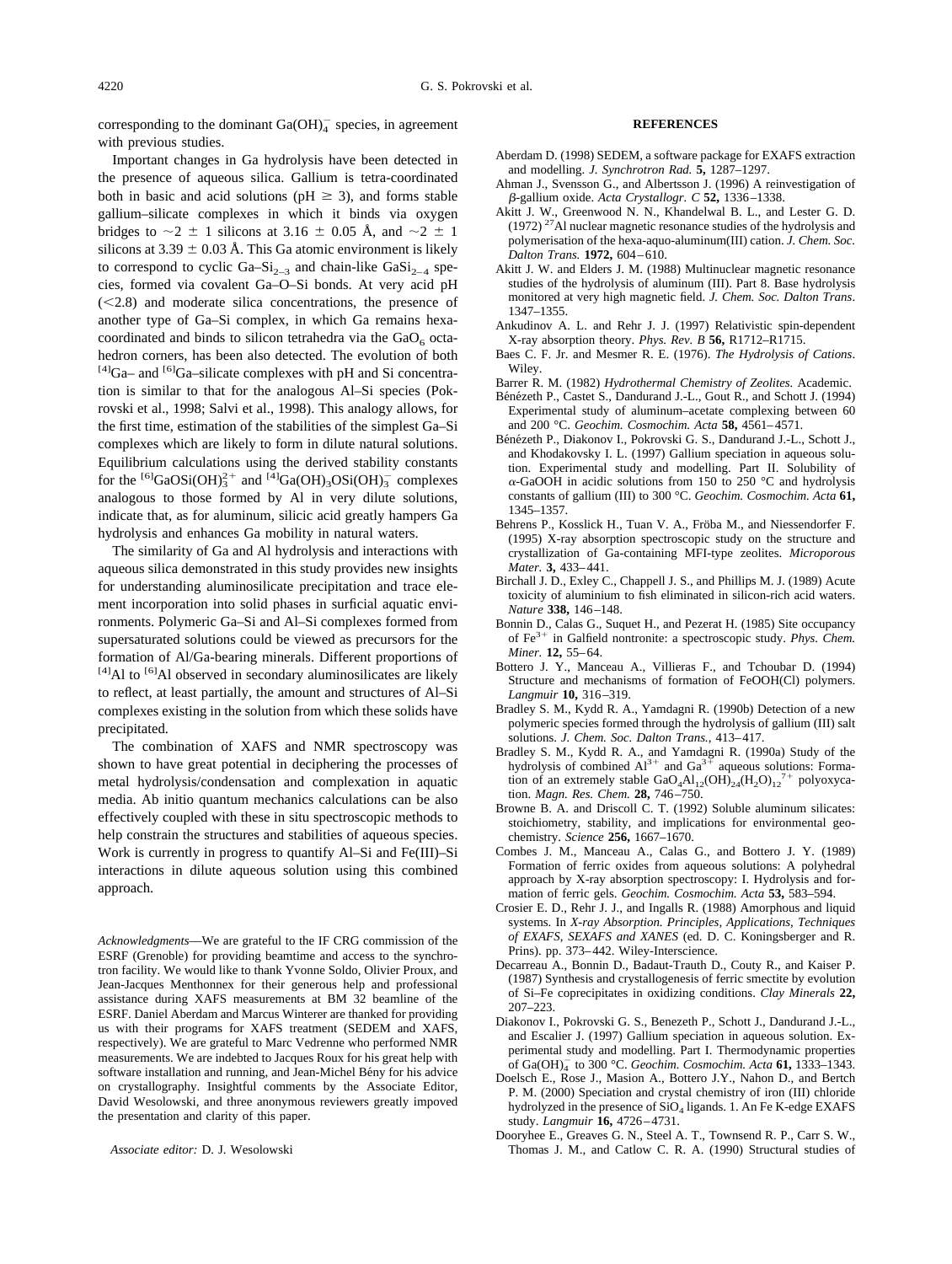<span id="page-19-0"></span>high-area zeolitic adsorbents and catalysts by a combination of high-resolution X-ray powder diffraction and X-ray absorption spectroscopy. *Faraday Discuss. Chem. Soc.* **89,** 119–136.

- Exley C. and Birchall J. D. (1992) Hydroxyaluminosilicate formation in solutions of low aluminium concentration. *Polyhedron* **11,** 1901– 1907.
- Exley C. and Birchall J. D. (1993) A mechanism of hydroxyaluminosilicate formation. *Polyhedron* **12,** 1007–1017.
- Farges F. (1996) Does Zr–F complexation occur in magmas? *Chem. Geol.* **127,** 253–268.
- Farges F., Brown G. E. Jr., and Rehr J. J. (1996a) Coordination chemistry of Ti(IV) in silicate glasses and melts: I. XAFS study of titanium coordination in oxide model compounds. *Geochim. Cosmochim. Acta* **60,** 3023–3038.
- Farges F., Brown G. E. Jr., Navrotsky A., Gan H., and Rehr J. J. (1996b) Coordination chemistry of Ti(IV) in silicate glasses and melts: III. Glasses and melts from ambient to high temperatures. *Geochim. Cosmochim. Acta* **60,** 3055–3065.
- Farmer V. C., Fraser A. R., and Tait J. M. (1977) Synthesis of imologite: a tubular aluminosilicate polymer. *J. Chem. Soc. Chem. Comm.* **1977,** 462–463.
- Farmer V. C., Fraser A. R., and Tait J. M. (1979) Characterization of the chemical structures of natural and synthetic aluminosilicate gels and sols by infrared spectroscopy. *Geochim. Cosmochim. Acta* **43,** 1417–1420.
- Farmer V. C. and Lumsdon D. G. (1994) An assessment of complex formation between aluminium and silicic acid in acidic solutions. *Geochim. Cosmochim. Acta* **58,** 3331–3334.
- Faust B. C., Labiosa W. B., Dai K. H., MacFall J. S., Browne B. A., Ribeiro A. A., and Richter D. D. (1995) Speciation of aqueous mononuclear Al(III)-hydroxo and other Al(III) complexes at concentrations of geochemical relevance by <sup>27</sup>Al nuclear magnetic resonance spectroscopy. *Geochim. Cosmochim. Acta* **59,** 2651–5661.
- Fendorf S. E., Lamble G. M., Stapleton M. G., Kelley M. J., and Sparks D. L. (1994) Mechanisms of chromium (III) sorption on silica. 1. Cr(III) surface structure derived by extended X-ray absorption fine structure spectroscopy. *Environ. Sci. Technol.* **28,** 284–289.
- Fricke R., Kosslick H., Lischke G., and Richter M. (2000) Incorporation of gallium into zeolites: Syntheses, properties and catalytic application. *Chem. Rev.* **100,** 2303–2405.
- Gout R., Pokrovski G. S., Schott J., and Zwick A. (1999) A Raman spectroscopy study of aluminum-silica complexing in aqueous solution. *J. Sol. Chem.* **28,** 73–82.
- Gout R., Pokrovski G. S., Schott J., and Zwick A. (2000) Raman spectroscopic study of aluminum silicate complexing at 20 °C in basic solutions. *J. Sol. Chem.* **29,** 1173–1186.
- Guth J-L., Caullet P., and Wey R. (1974a) Contribution à l'étude du mécanisme de formation des zéolites. I. Mise en évidence de complexes aluminosilicates solubles par acidime´trie. *Bull. Soc. Chim. Fr.* **1974,** 1758–1762.
- Guth J-L., Caullet P., and Wey R. (1980) Contribution à l'étude du mécanisme de formation des zéolites. II. Mise en évidence de complexes aluminosilicates solubles par conductométrie. *Bull. Soc. Chim. Fr.*, 2363–2366.
- Guth J-L., Caullet P., Jacques P., and Wey R. (1980) Contribution a` l'étude du mécanisme de formation des zéolites. IV. - Mise en évidence de complexes aluminosilicates dans des solutions aqueuses basiques contenant des cations sodium par spectroscopie Raman-Laser. *Bull. Soc. Chim. Fr.*, 121–126.
- Higby P. L., Shelby J. E., Phillips J. C., and Legrand A. D. (1988) EXAFS study of alkali gallosilicate glasses. *J. Non-Cryst. Solids* **105,** 139–148.
- Johanson G. (1962a) On the crystal structure of the basic aluminum  $\text{surface } 13 \text{Al}_2\text{O}_3 \cdot 6 \text{SO}_3 \cdot \text{xH}_2\text{O}$ . *Ark. Kemi* **20,** 321–342.
- Johanson G. (1962b) The crystal structures of  $\text{[Al}_2(\text{OH})_2\text{(H}_2\text{O})_8\text{]}(\text{SO}_4)_2$  $\cdot$  2H<sub>2</sub>O and [Al<sub>2</sub>(OH)<sub>2</sub>(H<sub>2</sub>O)<sub>8</sub>] (SeO<sub>4</sub>)<sub>2</sub>  $\cdot$  2H<sub>2</sub>O. *Acta Chem. Scand.* **16,** 403–420.
- Jolivet J-P., Henry M., and Livage J. (1994) *De la Solution a` l'Oxyde.* InterEditions and CNRS Editions.
- Kinrade S. D. and Swaddle T. W. (1989) Direct detection of aluminosilicate species in aqueous solution by silicon-29 and aluminum-27 NMR spectroscopy. *Inorg. Chem.* **28,** 1952–1954.
- Konhauser K. O. and Ferris F. G. (1996) Diversity of iron and silica precipitation by microbial mats in hydrothermal water, Iceland: Implications for Precambrian iron formations. *Geology* **24,** 323–326.
- Koroleff F. (1976) Determination of silicon. In *Methods of Seawater Analysis* (ed. K. Grassnoff). Springer-Verlag.
- Lindqvist-Reis P., Munoz-Paez A., Diaz-Moreno S., Pattanail S., Parsson I., and Sandstom M. (1998) The structure of the hydrated Ga(III), In(III) and Cr(III) ions in aqueous solutions. A large angle X-ray scattering and EXAFS study. *Inorg. Chem.* **37,** 6675–6683.
- Manceau A. and Charlet L. (1994) The mechanism of selenate adsorption on goethite and hydrous ferric oxide. *J. Colloid. Interface Sci.* **168,** 87–93.
- Manceau A. (1995) The mechanism of anion adsorption on iron oxides: Evidence for the bonding of arsenate tetrahedra on free  $Fe(O,OH)_{6}$ edges. *Geochim. Cosmochim. Acta* **59,** 3647–3653.
- Martell A. E. and Hancock R. D. (1996) *Metal Complexes in Aqueous Solutions.* Plenum.
- Mayer T. D. and Jarrell W. M. (1996) Formation and stability of iron(II) oxydation products under natural concentrations of dissolved silica. *Water Res*. **30,** 1208–1214.
- Michot L. J., Montargès-Pelletier E., Lartiges B. S., d'Espinose de la Caillerie J-B., and Briois V. (2000) Formation mechanism of the Ga<sub>13</sub> Keggin ion: A combined EXAFS and NMR study. *J. Am. Chem. Soc.* **122,** 6048–6056.
- Mortlock R. F., Bell A. T., and Radke C. J. (1992) <sup>29</sup>Si and <sup>71</sup>Ga NMR investigations of alkylammonium gallosilicate solutions. *J. Phys. Chem.* **96,** 2968–2975.
- Nenoff T. M., Harrison W. T. A., Gier T. E., Keder N. L., Zaremba C. M., Srdanov V. I., Nicol J. T., and Stucky G. D. (1994) Structural and chemical investigations of  $\text{Na}_3(\text{ABO}_4)_3 \cdot 4\text{H}_2\text{O-type}$  sodalite phases. *Inorg. Chem.* **33,** 2472–2480.
- Okabe K., Matsubayashi N., Sayama K., Arakawa H., and Nishijima A. (1991) EXAFS investigation of pentasil-structured gallium-containing metallosilicates. *Bull. Chem. Soc. Jpn.* **64,** 2602–2604.
- Öhman L-O. and Edlund U. (1996) Aluminum-27 NMR of solutions. In *Encyclopedia of NMR* (eds. D. M. Grant and R.K. Harris), pp. 742–751. Wiley.
- Olson L. L. and O'Melia C. R. (1973) The interactions of Fe(III) with Si(OH)<sup>4</sup> . *J. Inorg. Nucl. Chem.* **35,** 1977–1985.
- Pokrovski G. S. (1996) Etude expérimentale du comportement du germanium, du silicium et de l'arsenic et de la complexation de l'aluminium avec la silice dans les solutions naturelles. Thèse de Doctorat de l'Université Paul-Sabatier.
- Pokrovski G. S. and Schott J. (1998) Experimental study of the complexation of silicon and germanium with aqueous organic species. Implications for Ge and Si transport and the Ge/Si ratio in natural waters. *Geochim. Cosmochim. Acta* **62,** 3413–3428.
- Pokrovski G. S., Martin F., Hazemann J.-L., and Schott J. (2000) An X-ray absorption fine structure spectroscopy study of germaniumorganic ligand complexes in aqueous solution. *Chem. Geol.* **163,** 151–165.
- Pokrovski G. S., Schott J., Harrichoury J.-C., and Sergeyev A. S. (1996) The stability of aluminum silicate complexes in acidic solutions from 25 to 150 °C. *Geochim. Cosmochim. Acta* **60,** 2495–2501.
- Pokrovski G. S., Schott J., Hazemann J.-L., Martin F., Farges F., and Pokrovsky O.S. (2001) An X-ray absorption fine structure spectroscopy study of iron(III)-silica and gallium-silica complexes in aqueous solution: Implications for the hydrolysis and the formation of iron and aluminum oxy-hydroxides and silicates. *European Union of Geosciences-XI. April 2001. Journal of Conference Abstracts on CD-Rom, Vol. 6, No. 1*.
- Pokrovski G. S., Schott J., Salvi S., Gout R., and Kubicki J. D. (1998) Structure and stability of alumino-silicate complexes in neutral to basic solutions. Experimental study and molecular orbital calculations. *Min. Mag.* **62A,** 1194–1196.
- Press W. H., Flannery B. P., Teukolsky S. A., and Vetterling W. T. (1986) *Numerical Recipes-The Art of Scientific Computing.* Cambridge University Press.
- Pye M. F., Birtill J. J., and Dickens P. G. (1977)  $\alpha$ -Gallium oxide deuteriohydroxide: A power neutron diffraction investigation. *Acta Crystalloar B.* **33,** 3224–3226.